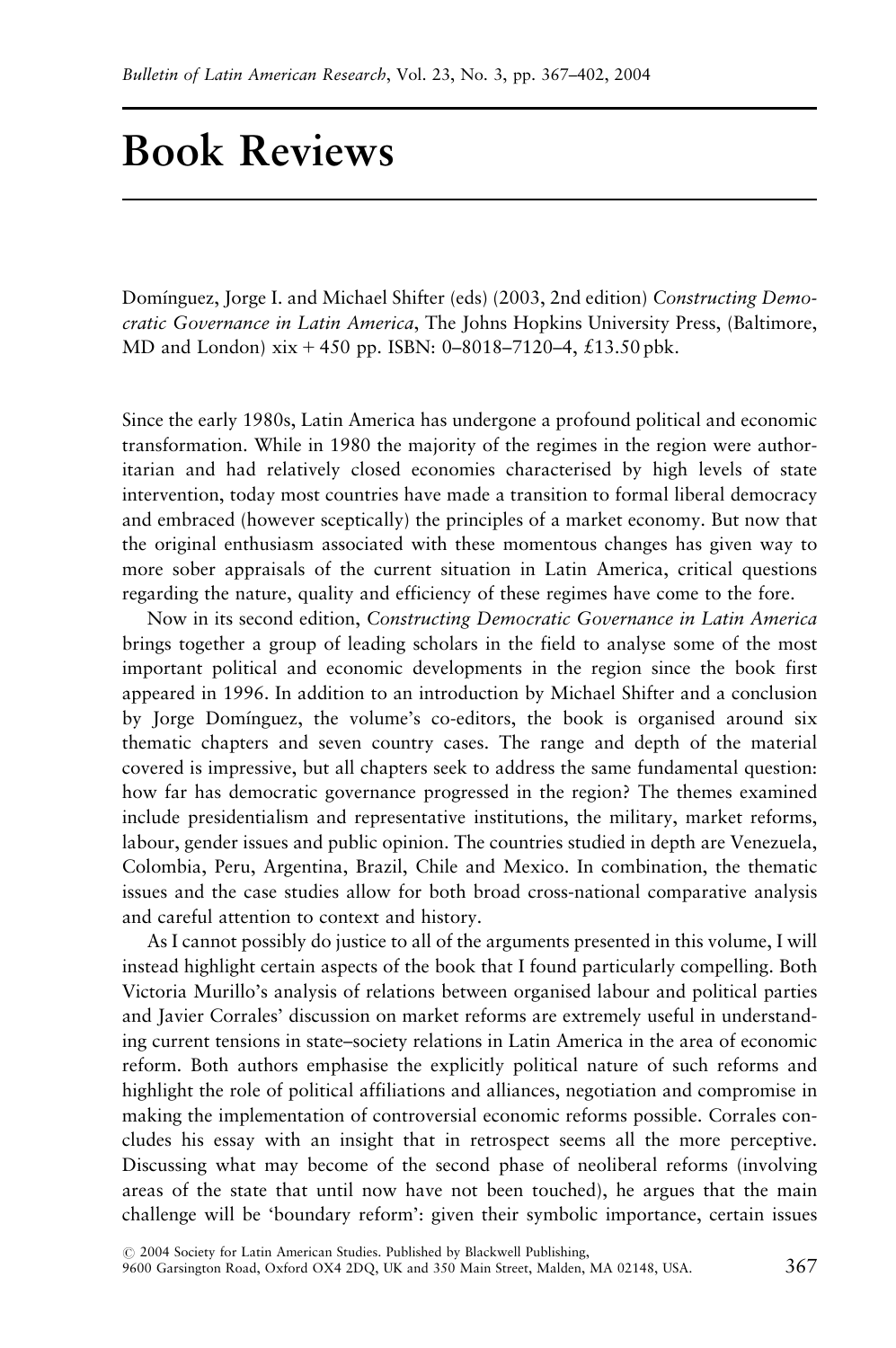were simply off-limits to technocrats during the first round of reforms and moving to the second phase 'requires going beyond the boundaries of this agreement[, $] \ldots$ [which] requires a new round of negotiations' (p. 98). The fate of Bolivian (ex) President Gonzalo Sánchez de Lozada, who was trying to reform the energy sector and the deep divisions within and between parties that a similar attempt at reform has caused in Mexico are both powerful illustrations of the point made by Corrales.

Marta Lagos's findings about the fragility of democratic institutions in Latin America in her article on public opinion also deserve highlighting. One particularly disturbing finding is the fact that, between 1996 and 2001, national legislatures and political parties have shown to be the institutions least trusted by the population, ranking well below the Church and, yes, the armed forces (p. 145). This lack of faith in political parties and congress is troubling because a key insight to emerge from the case studies is that parties play a crucial role in nurturing and sustaining democratic governance: if the health of the party system in a particular country deteriorates, so will the quality of its democracy. This is precisely the ailment that has gripped Latin America's two oldest democracies, Colombia and Venezuela. In each case, the longstanding two-party system (or 'partyarchy', as Michael Coppedge calls it in his chapter on Venezuela) has lost its legitimacy and generated widespread disenchantment among the population. The result has been a rejection of traditional parties as vehicles of representation, which in turn has led to a severe crisis of governability in both countries. Fujimori's Peru also suffered from a thorough discrediting of formal political institutions (see Carlos Iván Degregori's chapter), though the election of Alejandro Toledo in 2001 – with its concomitant reinstitution of institutionalised politics–offers a measure of hope for the future of Peruvian democracy.

Argentina provides an example of the opposite effect. According to Steven Levitsky, Argentine democracy was able to survive the economic collapse of 2001 and the successive resignation of several presidents in large part because 'strong political parties enhanced democratic governance and provided a buffer against authoritarian encroachment' (p. 245). Even in Brazil, as Bolívar Lamounier recounts, President Cardoso was able, through careful negotiation and craftsmanship, to form durable coalitions and enforce a certain degree of party discipline in an otherwise 'pathetically weak party system' (p. 288). This was crucial in generating desired policy results and providing democratic stability. Lula's presidential victory in 2002 also points to the strengthening of the Brazilian Labour Party (PT) as a highly disciplined political force capable of holding its constituency together and producing policy results. In Mexico, by contrast, as the PRI lost the presidency in 2000 for the first time in its 71-year history, the party system has been 'in disarray', as Denise Dresser puts it, making the task of consolidating the country's incipient democracy ever more difficult (p. 322).

In general, I found this book to be very strong in terms of diagnosing the strengths and weaknesses of democratic governance in Latin America. Some contributors, most notably John Carey in his essay on presidentialism and executive–legislative relations, also venture into the policy-making arena by putting forward recommendations (like allowing reelection) aimed at strengthening democratic institutions. This is a laudable effort, given that the task of improving the quality of democratic governance in the region is likely to require a continued collaboration between academics and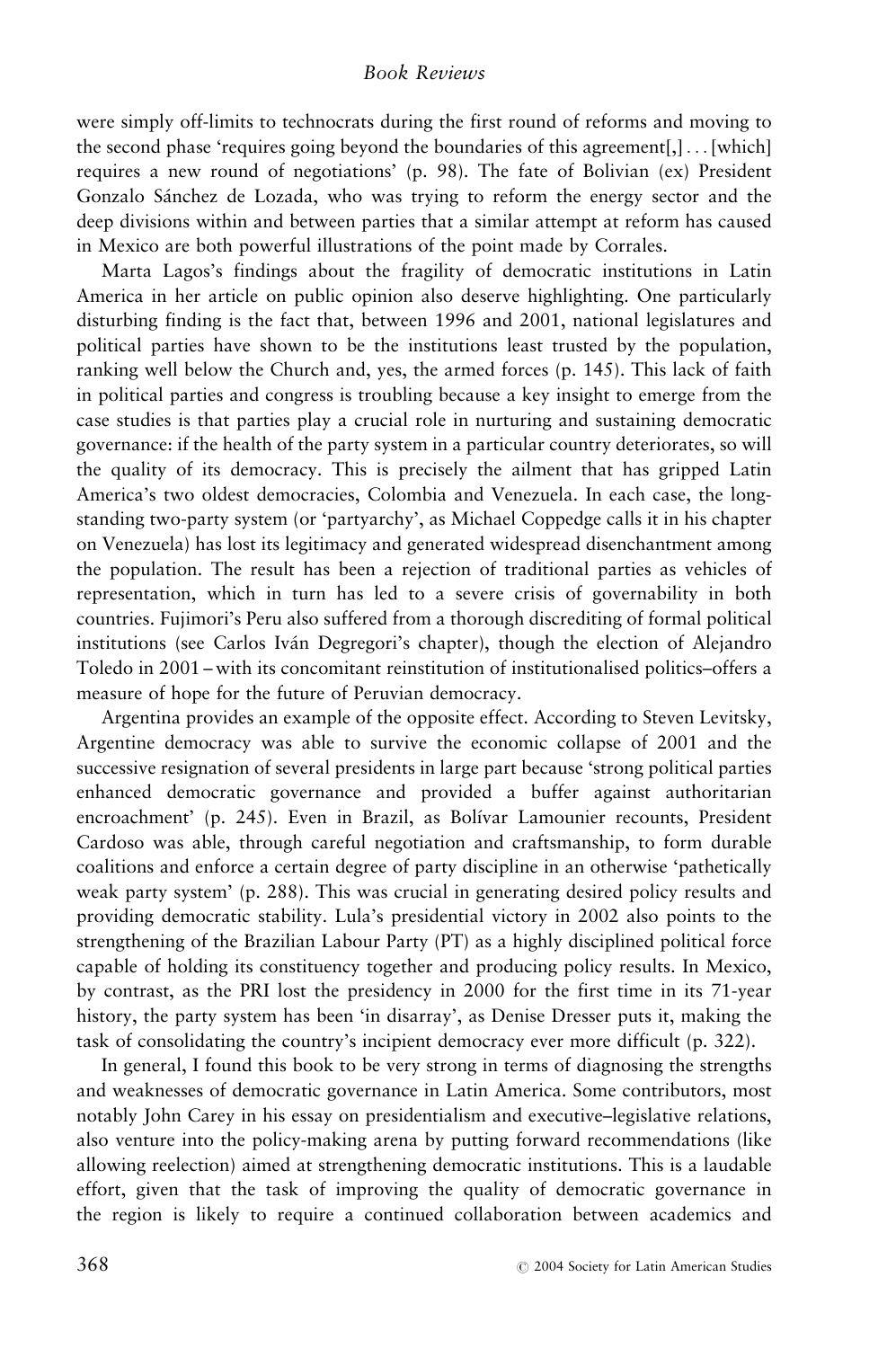policy makers to identify problems and point to workable solutions. However, I was surprised to find that some of the issues that have become most relevant in the debate on democratic progress received relatively little attention in this volume. While the first edition of Constructing Democratic Governance devoted a whole chapter to democracy and inequality, the topic was dropped from the second. This despite of the fact that, as Dominguez himself puts it, 'the conditions that affect the daily lives of most citizens in nearly all Latin American countries improved too little...[in the] 1990s' (p. 352) and that a lot of people evaluate the merits of democracy on the basis of what it actually delivers in terms of material well-being (Lagos pp. 149–161). There was also almost no discussion of the problems associated with weak law enforcement and the alarming lack of respect for the rule of law in most countries in Latin America, but judicial reform is surely one of the most pressing items in the agendas of these fragile democracies. Finally, I would have liked to see a chapter on decentralisation and the quality of democratic governance at the subnational level. Whether by design or not, democratisation has been accompanied by decentralisation reforms in country after country in Latin America and it would have been interesting to see whether (and how) these dual processes have reinforced each other or have actually generated new tensions.

Alina Rocha Menocal Columbia University

Baily, Samuel L. and Eduardo José Míguez (eds) (2003) Mass Migration to Modern Latin America. SR Books (Wilmington, Delaware)  $xxv + 293$  pp. \$19.95 pbk, \$65 hbk.

This is an excellent collection of chapters providing a useful overview of migration to Latin America since independence. The focus is largely on migration in the period between about 1870 and the early part of the twentieth century, although in some cases the empirical material stretches from the late colonial period to the present day. In the Preface, the editors stress that the book aims to provide English-language audiences with an insight into the scholarship on Latin American immigration. While they do not claim that the book is comprehensive in terms of destination, immigrant groups or migration themes, the reader is provided with a very useful source of information on Latin American immigration.

Míguez's introduction is a very clear and concise overview not only of empirical trends, but also of some very useful comparisons between Latin American nations, as well as comparing the Latin American experience with that of the United States. Such comparisons, which are found in a number of places in the book, make it appealing to scholars interested in migration in general.

The rest of the book is divided into three sections. Each section begins with a story which is a pen portrait of the experiences of individual migrants who travelled to Latin America during the period of mass migration. These stories, based on letters, official statistics and oral histories remind the reader that these migration flows are made up of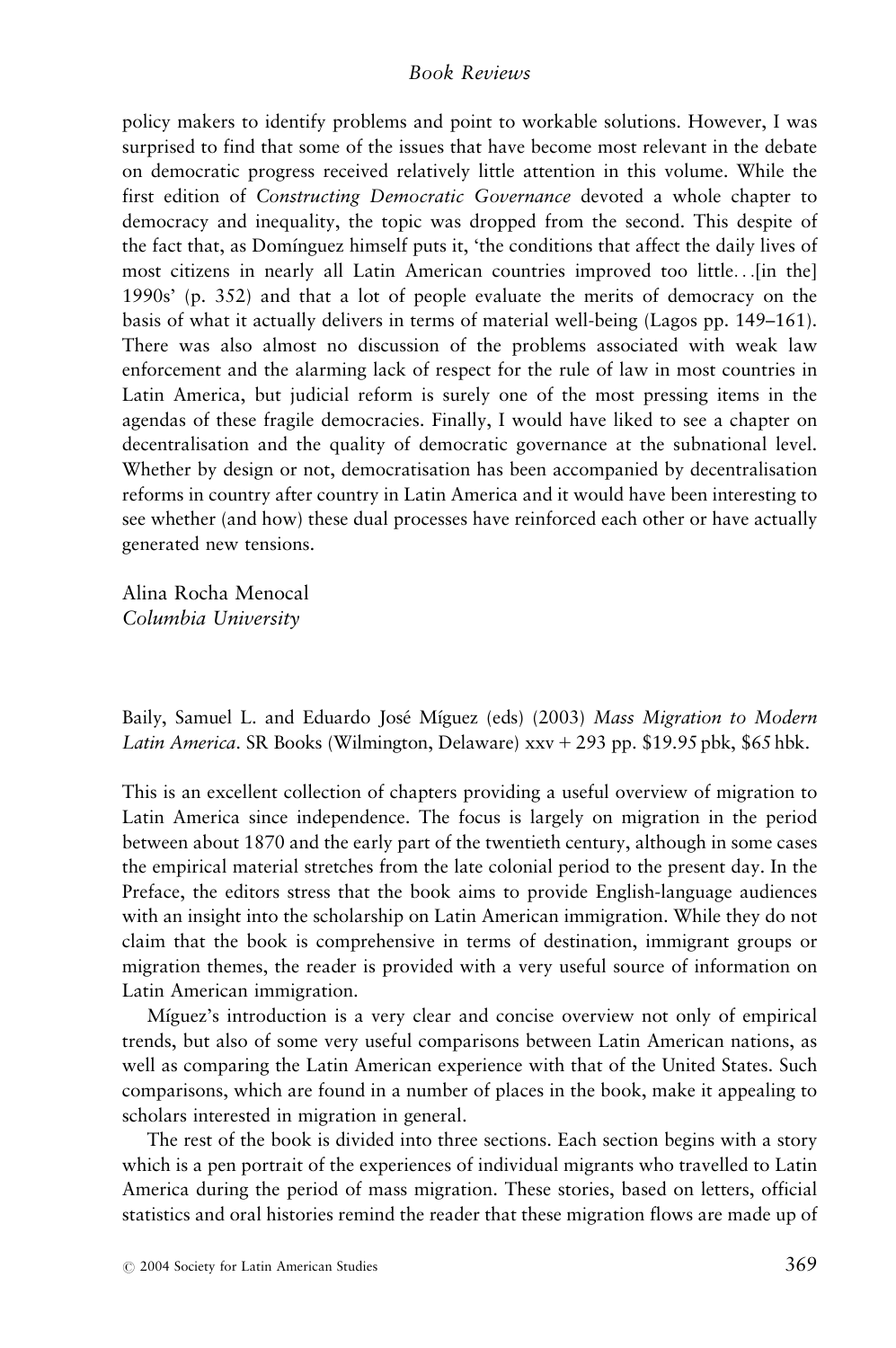real people who were embedded in particular family, village, religious or nationality networks. I found these stories a welcome counterpoint to what, at times, can be the rather dry analysis of immigration statistics.

The first section consists of six chapters and is entitled 'Transnational Migration'. The chapters deal with different migration flows to the region, including Spaniards, Italians, Portuguese and Japanese. Most include some comparative elements and deal with themes such as reasons for migration, why particular destinations were chosen and the importance of social networks. The significant role of Latin American governments in attracting migrants through the use of subsidised boat tickets or agricultural colonisation schemes is highlighted and compared with the US experience. The greater opportunities for social mobility within Latin America are also mentioned by a number of contributors and are explained by the absence of a large pre-existing immigrant community, and, for many Southern European migrants, the shared cultural practices between the migrants and the host community.

Although the section was entitled 'Transnational Migration', nowhere in the book was there any examination of this notion of 'transnationalism'. There is a significant debate, particularly in parts of US social sciences, about what 'transnationalism' is and whether it is a new phenomenon, or just a new name for international migration. From reading this book, it is clear that there are a number of areas where valuable linkages could be made between the literature on transnationalism and the Latin American historical experience. For example, the continued linkages between migrants and their families in Latin America and other family members in the source country.

The second two sections focus on the country case studies of Argentina and Brazil, as they were amongst the two most popular destinations for immigrants. These case studies include a chapter on the Danes in the Argentine Pampa by María Bjerg and one on Jewish immigration to Brazil by Jeffrey Lesser. Samuel L. Baily provides a very useful conclusion which, as with the introduction, expertly draws together the main themes of the book and also possible areas for future research. The need to consider second-generation groups within Latin America struck me as particularly important in providing greater information about processes of identity formation.

Overall, the book is generally well produced, and there is a very helpful guide to suggested readings in English at the end of the book. However, in some places I felt rather 'short-changed' as a reader. This was particularly the case with the Baily's chapter 'Italian immigrants in Buenos Aires and New York City, 1870–1914: A Comparative Analysis of Adjustment'. This was adapted from his 1999 book on Italian immigration to the two cities. This chapter included no footnotes or references; rather the reader is told to 'consult the notes and bibliography in the above-mentioned book' (p.69). Given the editors' desire to provide readers with a useful starting point in finding out about migration to Latin America, this decision seems rather out of keeping with the remaining chapters.

I found this book provided very useful insights into the formation of Latin America's present-day societies, as well as highlighting the role of certain immigrants in the development of the region's cities and economies. It is an excellent starting point for Latin Americanists wanting to examine the nature and influence of migration in the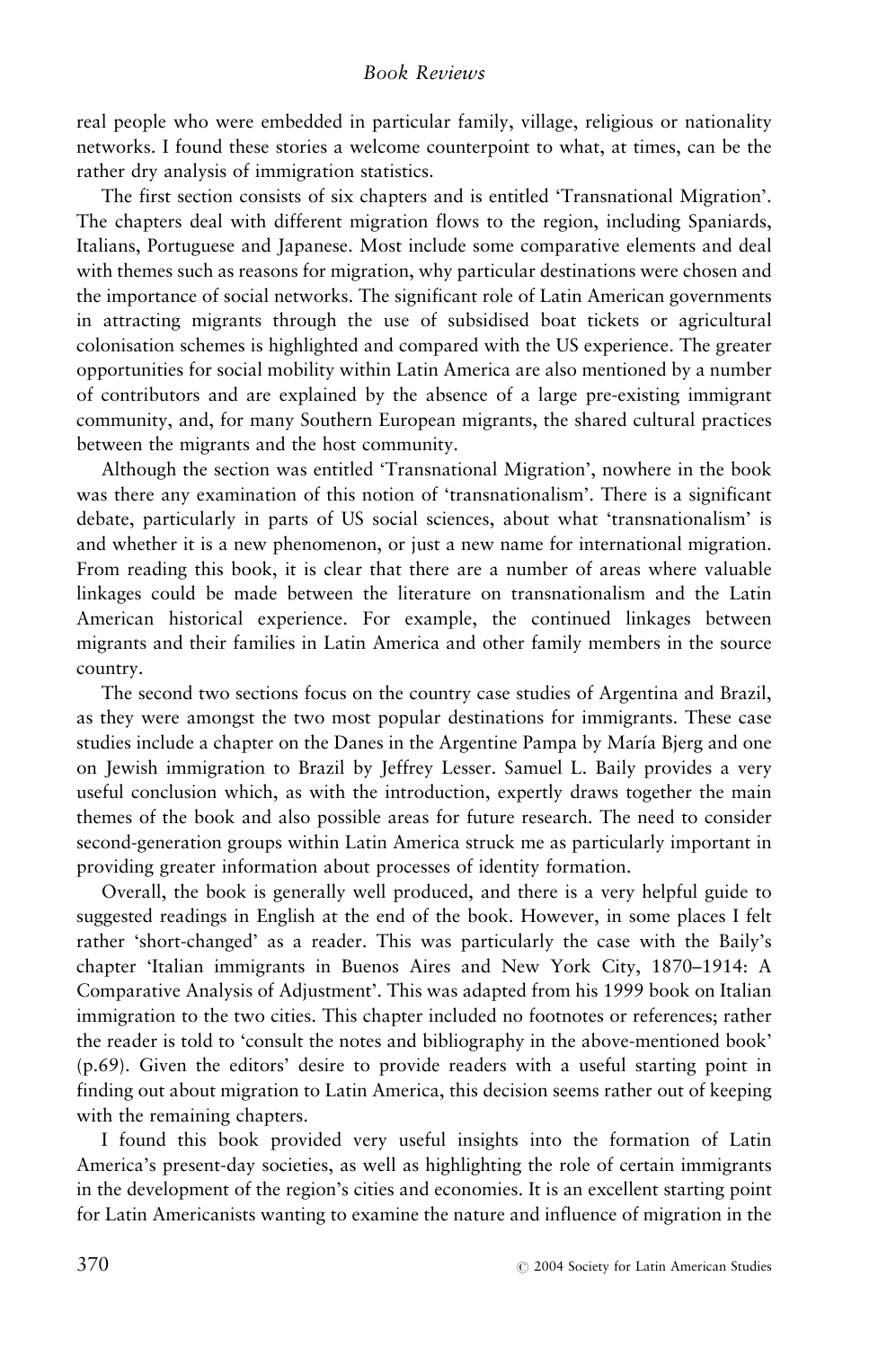post-independence period, as well as providing material to allow migration scholars a perspective on a region with which they may be unfamiliar.

Katie Willis Royal Holloway, University of London

Htun, Mala (2003) Sex and the State: Abortion, Divorce and the Family Under Latin American Dictatorships and Democracies. Cambridge University Press (Cambridge),  $xi + 219$  pp.

Sex and the State is a sweeping study of the politics of gender policy in the Southern Cone under dictatorships and democracies. Using a comparative historical approach, Mala Htun unravels how discourses surrounding gender rights evolved in Argentina, Chile and Brazil over the course of the twentieth century and how timing mattered for the fate of specific gender issues in particular countries. Htun advocates the disaggregation of gender issues; 'technical' gender issues such as more egalitarian property rights or family policy, she argues, have fared better than absolutist policies such as divorce and abortion (p. 13). Htun also identifies a range of factors that shape the success or failure of women-friendly policies in Latin America; her delineation of these factors effectively expands the field of feminist comparative policy from its (up until now) advanced industrial focus to Latin America.

Following an informative chapter on the normative traditions that have influenced debates on gender issues in the region, in chapter three, Htun argues, contrary to received wisdom, that women in the Southern Cone saw greater policy advances under military regimes than under subsequent democratic governments. Military regimes with desires to 'modernise' their countries appointed panels of legal experts to reform civil codes. As a result, these countries experienced 'expedited' reforms of civil codes that led to the legal recognition of women's civil capacity in all three cases and improved women's property rights in Argentina and Brazil. She subsequently moves away from the regime-type thesis. In her discussion of divorce in the three countries, Htun concludes that successful passage of legislation legalising divorce in authoritarian Brazil and in democratic Argentina was largely due to the existence of church-state conflict which freed politicians to vote against the Church on this 'absolutist' issue. In democratic Chile by contrast, where many politicians were indebted to the church for the protection of their lives under the previous dictatorship, politicians were unwilling to oppose the Church. Coupled with the church-state conflict, passage of divorce legislation also required reformist coalitions in Congress, supported by 'issue networks' of lawyers in civil and international society.

Whereas military modernisers, lawyers and church-state conflict are the foci in chapters three and four, in chapters five and six, on laws on family policy and abortion respectively, Htun emphasises variables more familiar to scholars of feminist comparative policy – the roles of 'issue networks' composed of lawyers and feminists, women's state machineries, international accords on women's rights and institutional variables such as executives and political parties. Although there is variation among countries,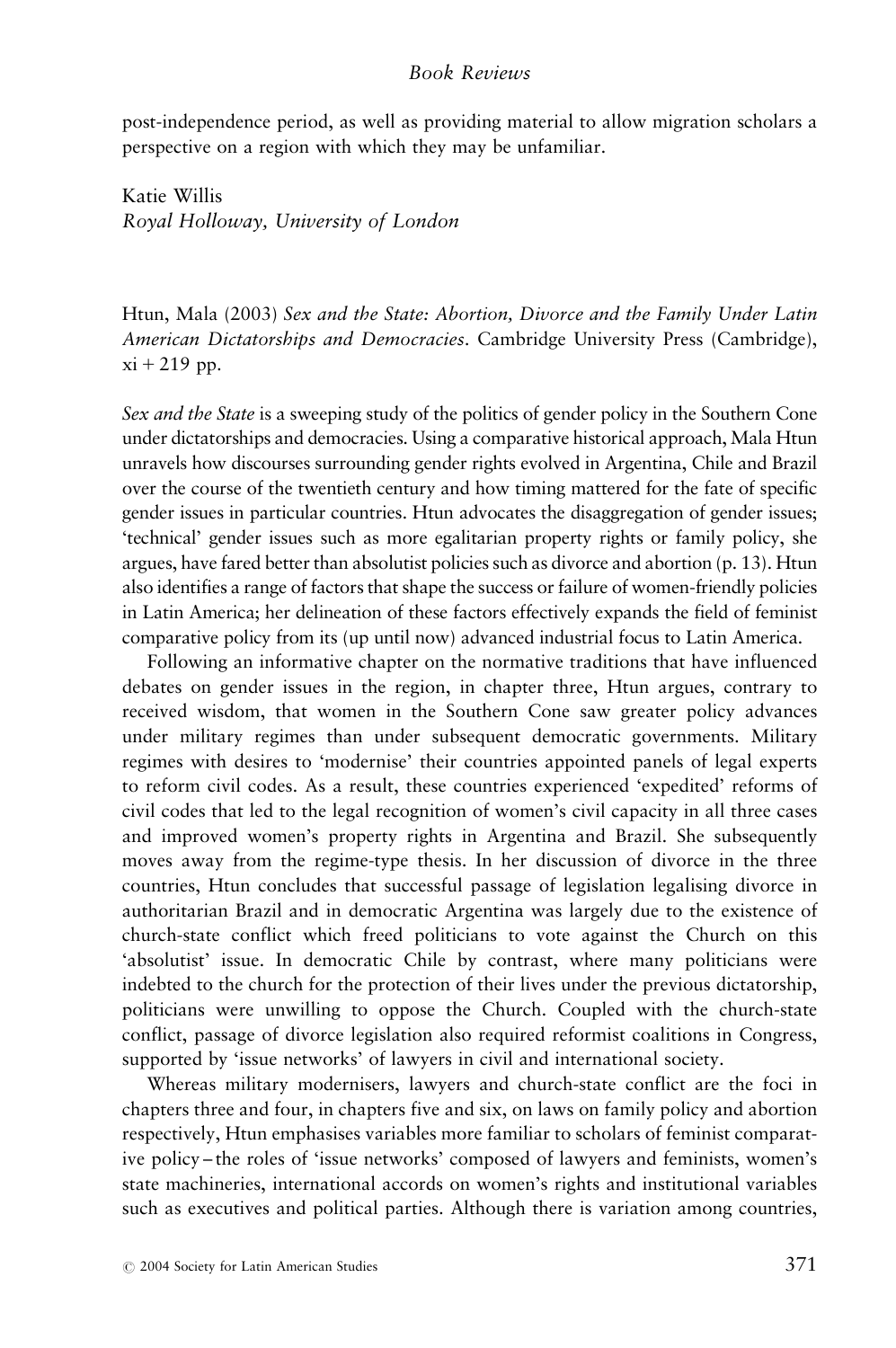the more technical reforms of family law were fairly successful across the cases, while proposed feminist reforms on the absolutist abortion issue made little progress.

Htun's argument that it is necessary to disaggregate gender issues is quite convincing, as is her emphasis on church-state relations. Also, Htun's delineation of the factors that shape gender politics in Latin America is one of the book's strengths. Yet, how, for example, might she respond to competing interpretations of the same events? In Htun's account of property reforms, women are seemingly absent from the political process, while male lawyers take centre stage. This view runs counter to that of Deere and León, who view the international women's movement and the rise of women teachers in the workforce as critical to property reform in the region. Similarly, Htun does not discuss the role of feminist activists in debates over divorce, whereas these play a central role in Haas' account of Chilean attempts at divorce reform. Discrepancies such as these among authors ought to spur debate and more systematic investigation into these events.

Finally, Htun's proposition that military regimes advanced feminist positions to a greater degree than democratic regimes is scintillating. Her discussion of property rights is intended to support this thesis. However, Htun's definition of which marital property regimes are favourable to women might be considered problematic. For Htun, 'partial property rights' and 'separation of property' are marital property regimes that are more favourable for women than 'common property' regimes because these allow women to control partial assets during marriage, as opposed to the common property regime that gives the husband control of the pooled property of both spouses. What Htun overlooks is the fate of women in each of these regimes in the event of a husband's death. Deere and León, by contrast, argue that given inheritance patterns and men's greater earning power, marital regimes that pool more resources are ultimately better for women and view the common property regime as most favourable, because it allows women a greater share of common property in the event of a spouse's death. A closer look at marital property regimes yields contradictory conclusions and thus throws into question one of Htun's main claims.

In general, the comparative sweep of this book is impressive and makes Sex and the State a good choice for graduate courses in Latin American politics or in gender and politics. A turn towards comparative, policy-related work is long overdue among scholars of gender and politics in Latin America; in this regard I hope that Sex and the State sets a new trend and stimulates debate and further scholarship in this area.

Christina Ewig University of Wisconsin-Milwaukee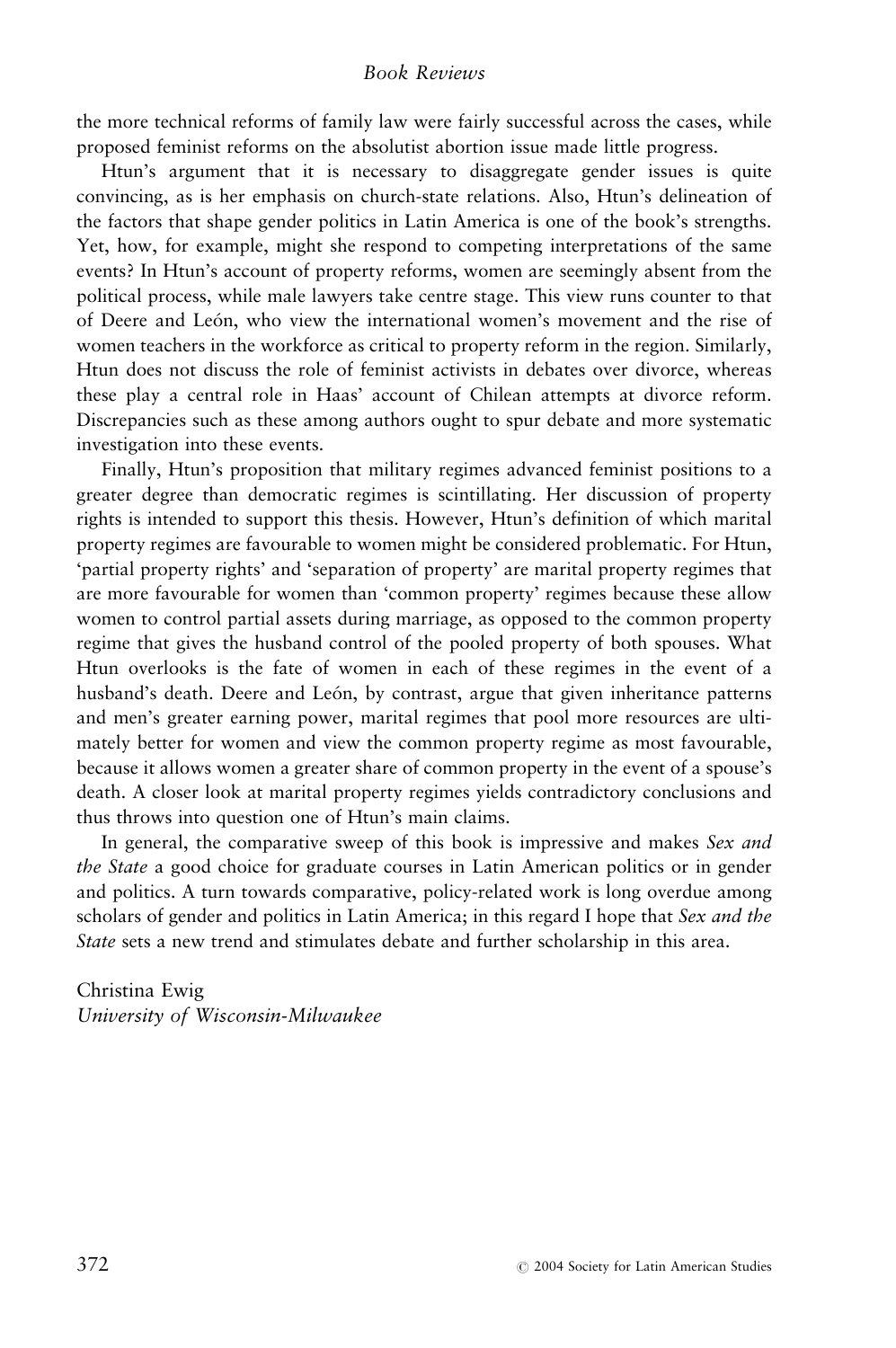Craske, Nikki and Molyneux, Maxine (eds) (2002) Gender and the Politics of Rights and Democracy in Latin America, Palgrave (Basingstoke),  $xy + 226$  pp. £65.00 hbk.

This volume considers the important question of the potential and the limits of postauthoritarian democracy as a vehicle for the promotion of greater gender justice. This theme has been an important issue for women's movements as well as their observers. The collection demonstrates the new prominence given to rights and the notion of women's rights as human rights in the struggle for gender justice. It also highlights the interaction between the national, regional and international levels. At the international level, women's rights have been a central focus of international conventions such as the Convention on the Elimination of all forms of Discrimination Against Women, adopted by the UN ub 1979, CEDAW and international human rights and women's conferences. At the national level, extending women's rights has been portrayed as part of extending democracy and citizenship. Activism, often in the form of groups and wider networks, has played an important role at the national, regional and international levels.

After a general introduction by the editors that lays out the terrain of the debate in general terms, the rest of the volume is made up of case studies that examine the range of ways in which gender rights can be enhanced in new democracies. In addition to 'Women's rights', such as a woman's right to bodily integrity, focusing for example on reproductive rights and gender-based violence, the rights examined include the more conventional political and civil rights as well as social and economic rights. While some chapters focus directly on particular campaigns, others look more generally at the broader issues and themes. Jasmine Gideon for example discusses social and economic rights in the context of Central America, complementing the feminist focus on citizenship by extending the notion of the economic to include unpaid labour and the reproductive economy. In a wide-ranging discussion of the issues, Mala Htun and Mark Jones examine quotas as one important way in which the nature and impact of women's political representation can be increased at the national level.

A number of the chapters examine the importance of the law and the ability of women to access the rights that already exist in law. After a general discussion about women's access to the legal system, Fiona Macaulay looks at Themis, a woman's legal aid and literacy campaign in Brazil. There are range of case studies that look at different efforts to extend women's rights in legal terms. Elisabeth Friedman carefully analyses the alliance building that occurred in the campaign to reform the Venezuelan labour law and change the provisions that discriminated against women. Niki Johnson looks at the campaigns waged around domestic violence in Uruguay and the attempts to make the gender-based dimensions of that violence explicit. Ceri Wilmott details the debates surrounding reproductive rights in one very socially conservative country, Chile, arguing that women's groups have been able to at least open up the issues for discussion. Only one contribution, by Sarah Radcliffe using the example of Ecuador and Peru, examines an issue that has become far more prominent in recent years, that of the rights of indigenous women.

Although the book demonstrates that reforms have been achieved and points to the important role played by the links between the national, regional and international in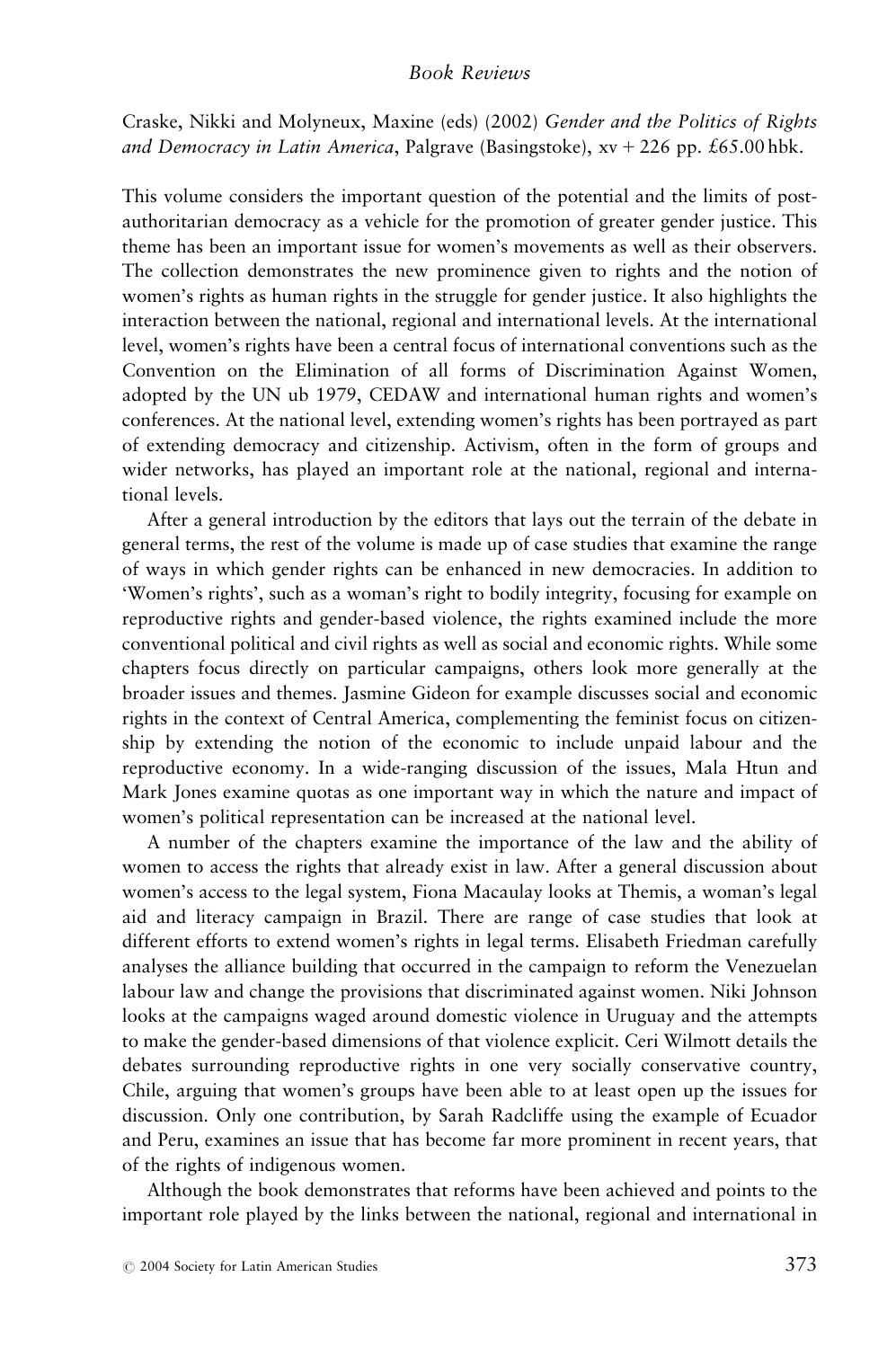making this possible, it also paints a nuanced picture of the challenges and difficulties faced by women and women's movements. Friedman for example demonstrates how the new labour law does not cover domestic workers making it irrelevant to a large proportion of the female workforce. In conclusion, Virginia Vargas, a long-time feminist activist as well as a commentator, argues that the contradictions and complexities of engaging with the state remain. Indeed, although this volume uses a wide definition of the political which is to be applauded, more contributions looking at the gendered nature of the state and conventional politics in post-authoritarian democracies might have been useful. Overall, this is a valuable collection that highlights both the advances secured by women's movements in the field of rights and policy and demonstrates the difficulties that surround such strategies. As such, it will be useful to researchers and students alike.

Georgina Waylen University of Sheffield

Robinson, William I., Transnational Conflicts: Central America, Social Change and Globalization. Verso Books (London ), £18 pbk.

In a number of ways, Transnational Conflicts can be read as an extension of the theoretical arguments first set out by William Robinson in his well-received and often-cited 1996 work, Promoting Polyarchy. Whereas Promoting Polyarchy concerned itself with the policy of democracy promotion in the developing world pursued by the United States government after 1984, Transnational Conflicts focuses on a broader pattern of social and economic change but within the specific context of Central America. The two books nonetheless share two common features. First, Robinson once again focuses on the politics of globalisation, transnational social forces and North–South relations. Second, as with Promoting Polyarchy, he does this via an ambitious – if problematic – fusion of world-systems theory and neo-Gramscian theories of world order. The result of this is that the two books share many of the same strengths and weaknesses.

On the plus side, Transnational Conflicts is an impressive piece of research, in terms of both its theoretical scope and its empirical detail: the book is both sophisticated and (for the most part) sensitive to the historical trajectory of Central American politics and development. Robinson's core theoretical argument is that the onset of globalisation – which, he claims, represents an 'epochal shift' – has undermined the role of the nationstate as an agent of social change, and as a consequence of this, it is now necessary to conceive of development as a transnational rather than a national phenomenon. As he puts it, '[a]ccounts that attribute structural causation to specific variables in an age of globalization reflect the persistence of nation-state centred approaches among scholars whose objects of inquiry are actually transnational phenomena' (p. 4).

On this basis, Robinson focuses specifically on the five Central American republics – Costa Rica, El Salvador, Guatemala, Honduras and Nicaragua – and seeks to account for two inter-related changes in the region's politics and development which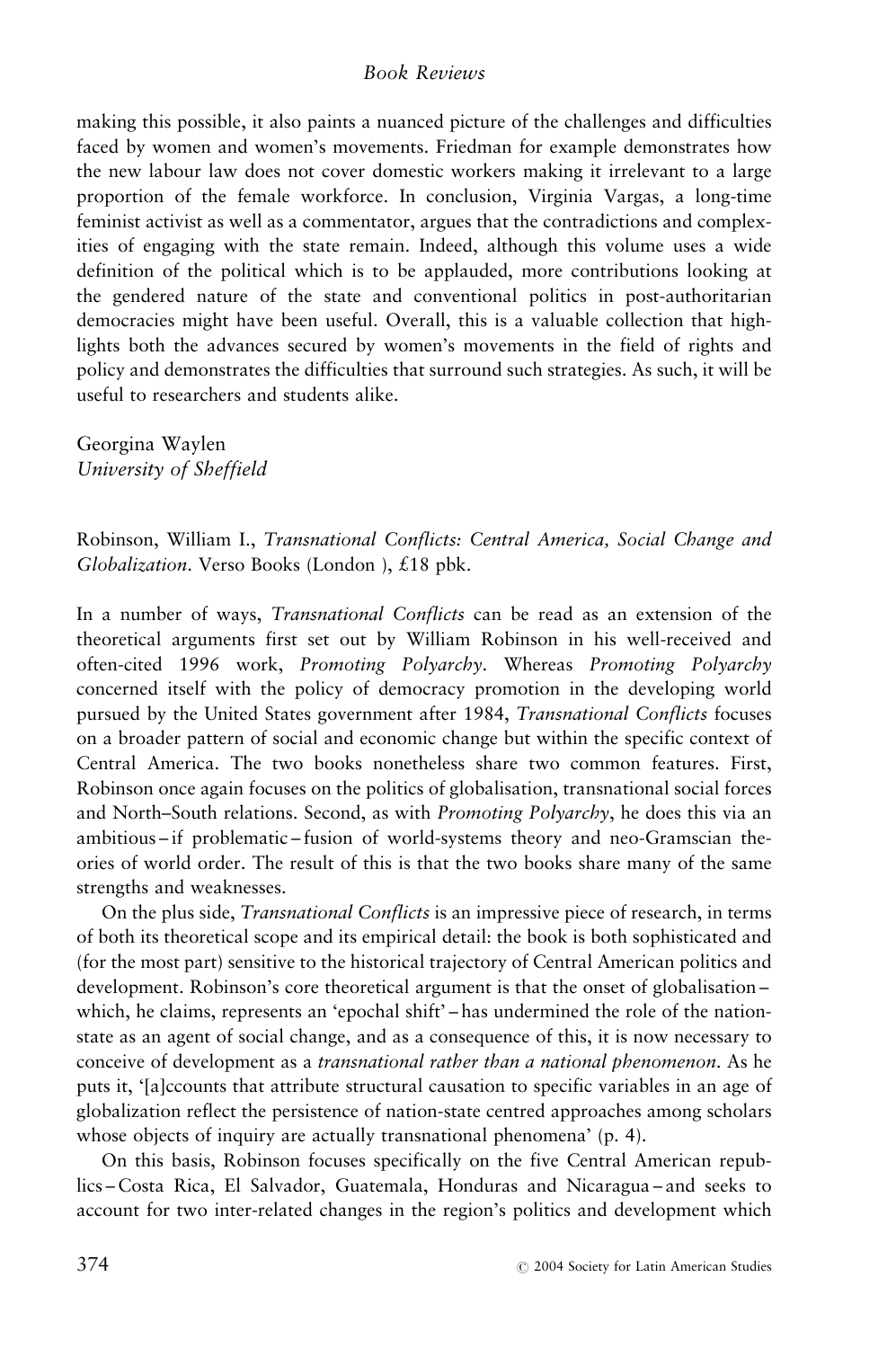have taken place in the last few years. First, he identifies what he calls a 'rearticulation' of Central America to the world economy (p. 149), by which is meant a shift away from the traditional development pattern of agro-exports and import-substitution industrialisation and towards new economic activities linked to the rapidly emerging global economy, including maquila garment manufactures, non-traditional agricultural exports and tourism. Second, Robinson identifies, albeit tentatively, a concurrent series of deep-seated social transformations in Central America as the isthmus becomes integrated fully into global civil society. These social changes include the emergence of a new dominant transnational technocratic and financial elite, an increased role for international non-governmental organisations (INGOs), new social movements and so on.

In short, Robinson sees the social and economic transformation of the Central American isthmus as an approximation of globalisation. Herein lies the main problem with this book. It is not that Robinson fails to provide an adequate account of globalisation nor is his grasp of the intricacies of Central American politics and society anything other than impressive. Rather, the problem with this book is that there is a fundamental disjuncture between the theoretical argument and the empirical setting to which it is applied subsequently. For instance, much of Robinson's account of globalisation rests on a reading of the work of Peter Dicken and others regarding the functional integration of circuits of capital and global commodity chains, driven by intrafirm and intraindustry trade (pp. 13–20). Placed in the Central American context, however, such notions are, at best, of partial relevance given the tenuous link that exists between the region and these types of economic activity. To be sure, Robinson points to the increasing significance of *maquila* production – an industrial practice which is certainly nothing new – in the isthmus as an example of precisely the type of economic activity of which Dicken et al. speak, but even this is based mostly on relatively backward industries (e.g. garments) and fairly rudimentary forms of economic organisation.

The disjuncture between Robinson's theoretical framework and his case study is even more pronounced when it comes to his treatment of the state. Of course, it has become something of a truism in much recent social science writing (and the sociology of development in particular) to argue that development is best conceived in social rather territorial terms. Nevertheless, while we may indeed accept the often made observation that a *de facto* 'third world labour force' now exists in, say, the sweatshop districts of Los Angeles or Miami, the fact remains that the overwhelming majority of the world's poor still reside in poor countries. Analytically speaking, it can be argued, moreover, that the abandonment of 'state-centric' analysis advocated by Robinson and others leaves the social scientist in something of a quandary: if the state is dead; then how do we explain the persistence of national patterns of development? This question may be regarded as churlish and may even miss the point, but the fact remains that, if we go down the road advocated by Robinson, even (relatively) modest questions, such as why has Costa Rica's national development model been more successful than that of Honduras or Guatemala, become almost impossible to answer.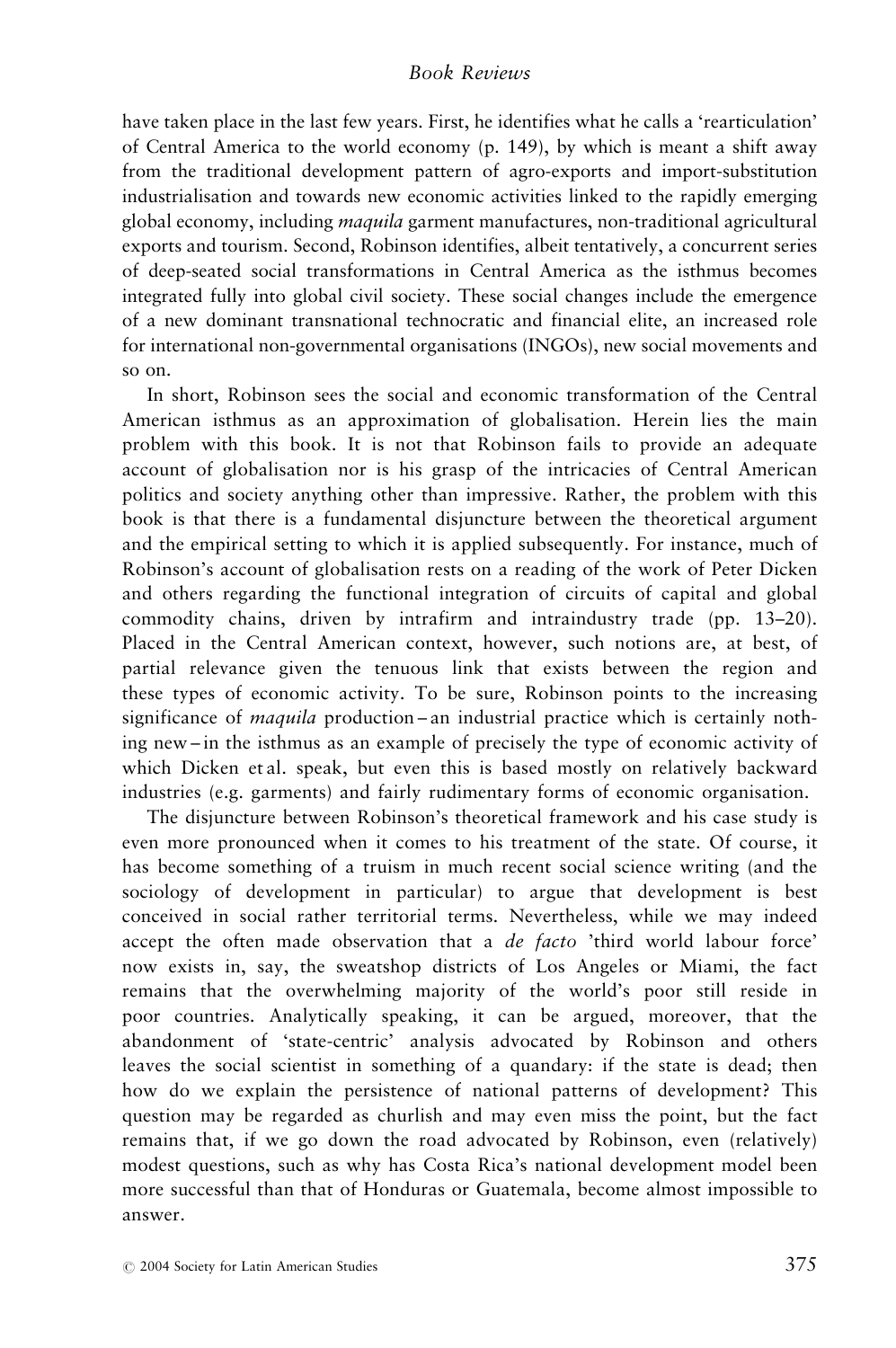All in all, *Transnational Conflicts* is an impressive book and it will certainly help bring a (much needed) renewed focus on the politics and political economy of the Central America isthmus, but its more ambitious theoretical claims need to be treated with caution.

Tony Heron University of Sheffield

Hopenhayn, Martín (2002) No Apocalypse, No Integration. Modernism and Post Modernism in Latin America (Translated by Cynthia Margarita Tompkins and Elizabeth Rosa Horan), Duke University Press (Durham and London), xix and 160 pp. £14.50.

The premise of this book is that: 'Latin American intellectuals and militants have been left at an impasse without a vital program of action' (back cover). The reasons for this impasse are well known. They include the interlinked failures of the modernisation and dependency perspectives, the equally symmetrical failure of radical revolution and the neo-liberal counter-revolution (think Argentina) and the broad postmodernist challenges to all meta-narratives and utopias. Hence, the question is precisely what does Martín Hopenhayn provide us in terms of thoughts, challenges or evidence to move us beyond this impasse. The broad perspective is that of cultural studies but it is worth noting that Hopenhayn is also Social Development Researcher for CEPAL (Comisión Económica para América Latina y el Caribe) in Santiago, Chile.

Hopenhayn inhabits a thought world characterised by ambiguity. He has absorbed much of the postmodern disenchantment with ideals but is too familiar with social (under)development in Latin America to discard the modernist mission altogether. He is at his best when he is discussing ways and means to achieve a recomposition of the cultural dimension of development. The main cultural effects of modernisation are located in a simultaneous diversification and fragmentation in terms of collective participation and of consumption. For Hopenhayn, culture seems to be the domain in which the fragmenting effects of the market can be countered by a strong bid for cultural integration and where 'the creative reconfiguration of emancipatory dreams' (p. 33) might occur. The essays in this collection (a first in English) range across themes from the crisis of the planning state, the postmodern challenge to meta-narratives through to the need to create a utopia to challenge the crisis of Latin America today.

There is much that is thoughtful and insightful in this collection of essays, and it is certainly most welcome to see Martin Hopenhayn's writing more widely available in English. Yet, I do get a sense that much of the more straightforwardly sociological or political economy discourse could be brought usefully to bear here. Sometimes, the approach seems a mite traditional, covering fairly bland statements with a clever use of language. Hopenhayn himself admits to how: 'I try out rhetorical combinations that are more ingenious than effective...' (p. 45). Talking of which the English translation, is to my ear anyway, rather off-putting. For example, we are told that: 'Capitalism occupies the prophecy that Marx served for socialism' (p. 18), there is reference to 'This abundant impoverishment among the poor...' (p. 24) and of how 'I don't want to fall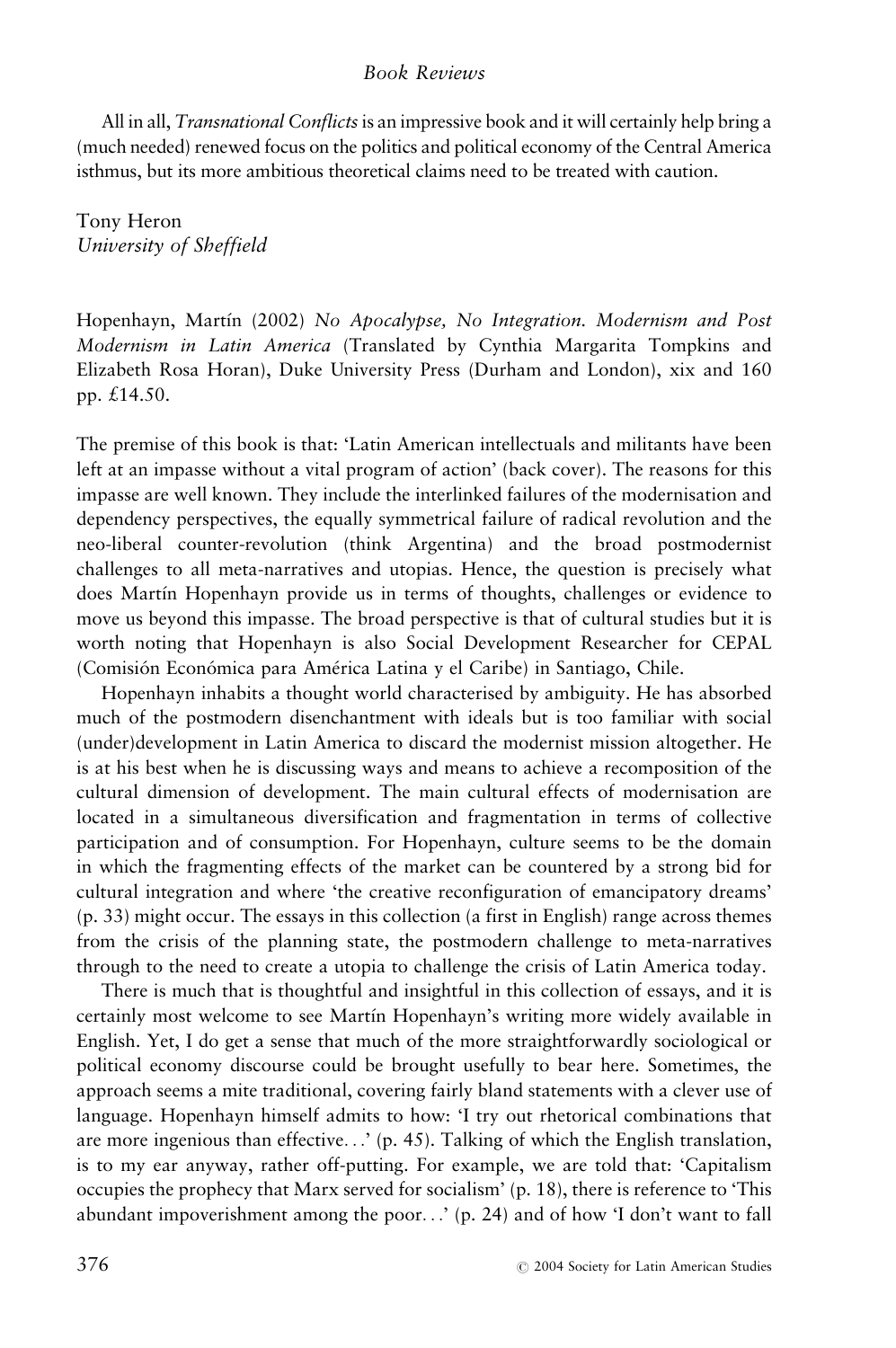into the recipe of easy ways out of the postmodern discourse' (p. 138). Those familiar with Hopenhayn in Spanish will know what is going on, but I am not so sure about the English-speaking undergraduate.

Ronaldo Munck University Of Liverpool

Kimura, Rei (1998) President Fujimori of Peru: The President Who Dared to Dream. Eyelevel Books (London), 192 pp. £5.99 pbk.

The hero, or rather heroine, of this book is not, as one would imagine, Alberto Fujimori, President of Peru (1990–2000), but Fujimori's mother, Matsue Fujimori. Kimura's narrative on Fujimori's life turns on the personality of this Japanese lady, who through an arranged marriage, set sail with her new husband, Naoichi Fujimori, to Peru in 1934. Kimura engagingly relates the difficulties and setbacks of the life of the Japanese immigrant to Peru and the Fujimori family in particular, and uses these to underline the stoic characteristics of the formidable Matsue, characteristics which she passed on to her favourite son, Alberto. From her, Kimura tells us Fujimori developed his determination, courage, honesty, industriousness and 'clean, methodical (...) Spartan lifestyle' (p. 29). Furthermore, Fujimori's ''innate kindness'', and his ''compassionate concern for the poor of Peru'', comes both from the mother, Kimura maintains, and from the constant discrimination and poverty which the Japanese faced in Peru before and during the Second World War.

Indeed it was these experiences, according to Kimura, which motivated Fujimori to run for the presidency in the first place. The clever, withdrawn, unsociable schoolboy who 'out of his kindness' helped his schoolmates with their homework (p. 32), would go on to become President to 'help the poor Indios (sic)' (p. 63) who admired and needed him because of their superstition and helplessness (p. 79). However, while Fujimori's immediate motivation was concern for the poor, he also had more ferocious characteristics that were needed because of 'Peru's deeply divided racial structure' (p. 160). Fujimori, we are told, 'hated opposition' (p. 26) as a boy and when President, summed up his executive skills in the phrase: 'First you act and then you inform' (p. 45). In a country racked with terrorism and economic crisis, such authoritarian traits were necessary if one were to govern effectively, opines Kimura (p. 93).

Not that such authoritarianism did not have its casualties, she adds, generously mentioning the 'many innocent people' imprisoned by the masked judge system (*jueces* sin rostro) set up by Fujimori. However, that is about as much as we hear about the consequences of the arbitrariness and authoritarianism of the Fujimori regime. There is little or no mention of the endemic corruption of the regime, the thousands killed by the security forces, the massacres, the media manipulation, or the millions thrown into poverty by the regime's economic policy. Vladimiro Montesinos, the regime's *eminence* gris and Fujimori's moral *doppelganger*, astonishingly deserves only one mention (p. 172). Fujimori's underhand and legally questionable methods to achieve re-election in 2000 are underwhelmingly judged by Kimura as 'going overboard somewhat'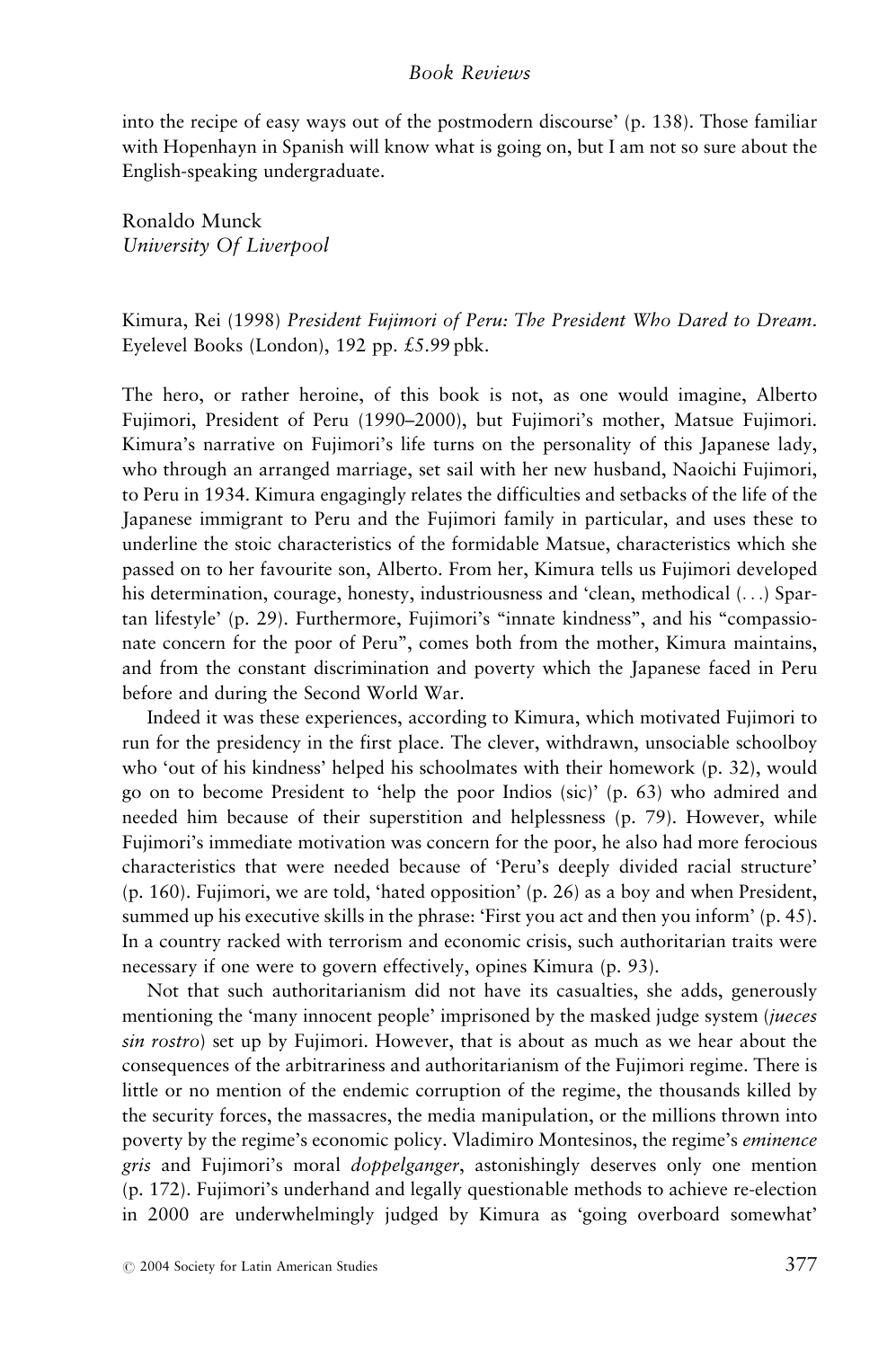(p. 165). Indeed, Kimura concludes with a flourish that Fujimori is justifiably known as 'the greatest Latin American leader of the century', whose humility is touching in a country where sadly millions will never wear 'a suit and tie in their lives'! (p. 184).

Kimura's book has some strengths: her account of the hardships of Japanese migrating to Peru is written with feeling and interest and she manages to portray to an extent the conflict within the *nissei* of their Japanese/Peruvian identity. Yet, even here she's indecisive, at one time judging Fujimori 'as more Peruvian than Japanese' and then later characterising his perseverance and the ability to control his feelings, as essentially Japanese (p. 45). Indeed, it is dichotomies such as these which go to the heart of this enigmatic and complex man, whose legacy is still strongly felt in Peru today. The reader would find books such as Luis Jochamowitz's biography Ciudadano Fujimori (Citizen Fujimori) (1997) or Sally Bowen's The Fujimori File (2000) more rewarding in exploring these contradictions, than this overdramatised, repetitive, frequently inaccurate and partisan book.

Barry Cannon Dublin City University

Cahill, David (2002) From Rebellion to Independence in the Andes: Soundings from Southern Peru, 1750–1830. CEDLA Latin American Studies no. 89. Askant Academic Publishers (Amsterdam), xiii  $+ 215$  pp.

This volume comprises a number of David Cahill's historical essays on southern Peru, dealing principally with the period from the latter half of the eighteenth century to the first quarter of the nineteenth – a period that incorporates the indigenous uprisings led by Jose´ Gabriel Tupac Amaru and other Indian leaders, the political and military collapse of Spain and the Creole-led wars of independence. The nine essays that comprise the volume have all been published previously in a variety of journals and edited collections over the last 20 years, but this volume groups them together for the first time and includes four that have not appeared previously in English, thereby making some fascinating work more accessible to scholars of the Andean region.

The first four essays of the collection do not deal directly with any of the conflicts of the time, but instead introduce some themes that are crucial to an understanding of the background to the different rebellions and to the discontent of different sections of society. One key theme is that of the complexities of racial/fiscal categorisation of people in late colonial society. This is the subject of the first and fourth chapters, both of which compare aspects of eighteenth-century society with the Inca period. The first compares the colonial categorisation of people along racial lines (which determined liability to the payment of different kinds of taxes) with ethnic distinctions under the Inca regime. The fourth deals with the destructuration of indigenous society and the persistence of yanacona ayllus (retainers in Inca society) in the eighteenth century.

The second theme of these essays that sketch out the background to revolt, not unrelated to the first, is the package of administrative and fiscal reforms introduced in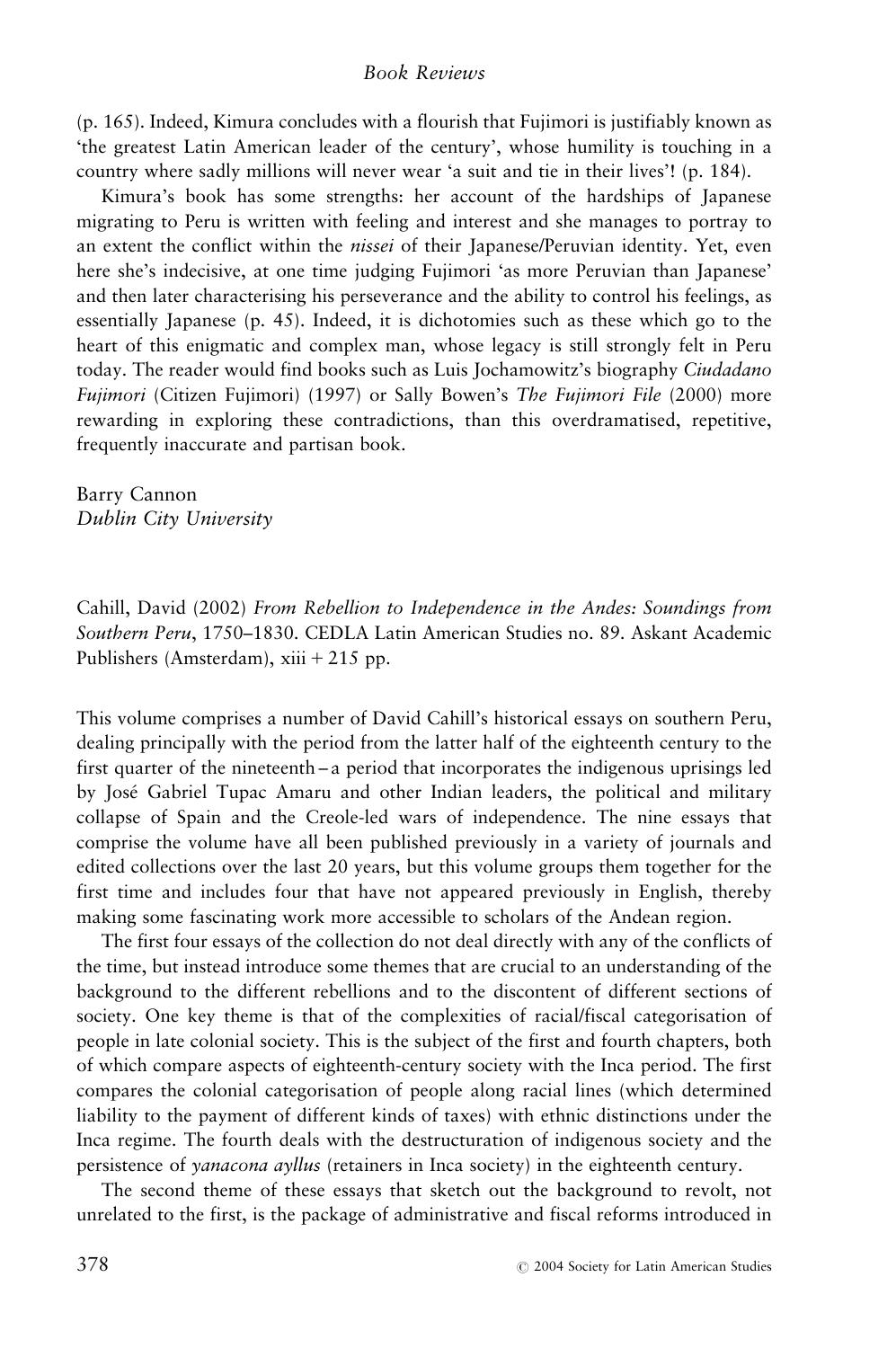the American colonies by the Bourbon regime, aimed at improving the efficiency of tax collection. Not only was tax to be collected more effectively, but more categories of people were also to be drawn into the tributary net than had previously been the case. The second chapter of the book deals with the frequently conflictual relations that existed between priests and both *subdelegados* – officials of the colonial regime – and indigenous caciques. The third deals with the forced sale of merchandise to the indigenous population (*reparto de efectos*) and its persistence after being outlawed by the colonial administration.

The essays in the latter half of the volume show how the above themes were played out in the different conflicts. Both fiscal categorization and excessive zeal by tax collectors underlay the riots in Arequipa that form the subject of chapter six. In examining some atrocities of the Tupac Amaru rebellion, chapter seven shows how racial and ethnic divisions were heightened following the siege of Cuzco. Cahill here aims, to some extent, to desanctify the image of the rebel leader concluding that his policy for the extermination of peninsular Spaniards *(chapetones)*, at this time widened to include American-born Europeans. Chapter eight takes as its subject a somewhat later disturbance, the Ocongate uprising of 1815. Here, the author examines the contribution of fiscal pressures to this uprising and looks at the emergence of non-traditional indigenous cadres who both supported Creole insurgents and went beyond their aims in their nativist rhetoric. The final essay examines the late-colonial policy of appointing non-indigenous administrators as caciques.

Cahill's essays are not only detailed studies of the period that often take us into the intricacies of lives of individual actors, but are also used by the author to comment on and critique the methodologies and interpretations of other historians and historical anthropologists working on the Andean region. He is particularly critical of a preoccupation in Andean anthropology with the persistence of structural forms and with the uncritical assumption by some authors that continuities exist between colonial or present-day forms and the Inca (or even pre-Inca) past. This critique surfaces in chapter five of the volume which looks at the colonial Corpus Christi celebrations of Cuzco and examines the writings of other authors on the subject. Cahill's critiques here are sound, although structuralism's fall from grace and eclipse by more recent theoretical tendencies makes them less relevant now than they would have been at the time of writing.

Overall, this is a scholarly and fascinating volume, my only slight annoyance being with its format rather than content – references are embedded in endnotes and there is no separate bibliography, making it harder for the reader to follow up topics of interest. However, this is a very minor point. Cahill's essays are finely nuanced and impressive in their attention to detail, and this volume forms a useful contribution to historical and anthropological work on the Andean region.

Maggie Bolton University of Manchester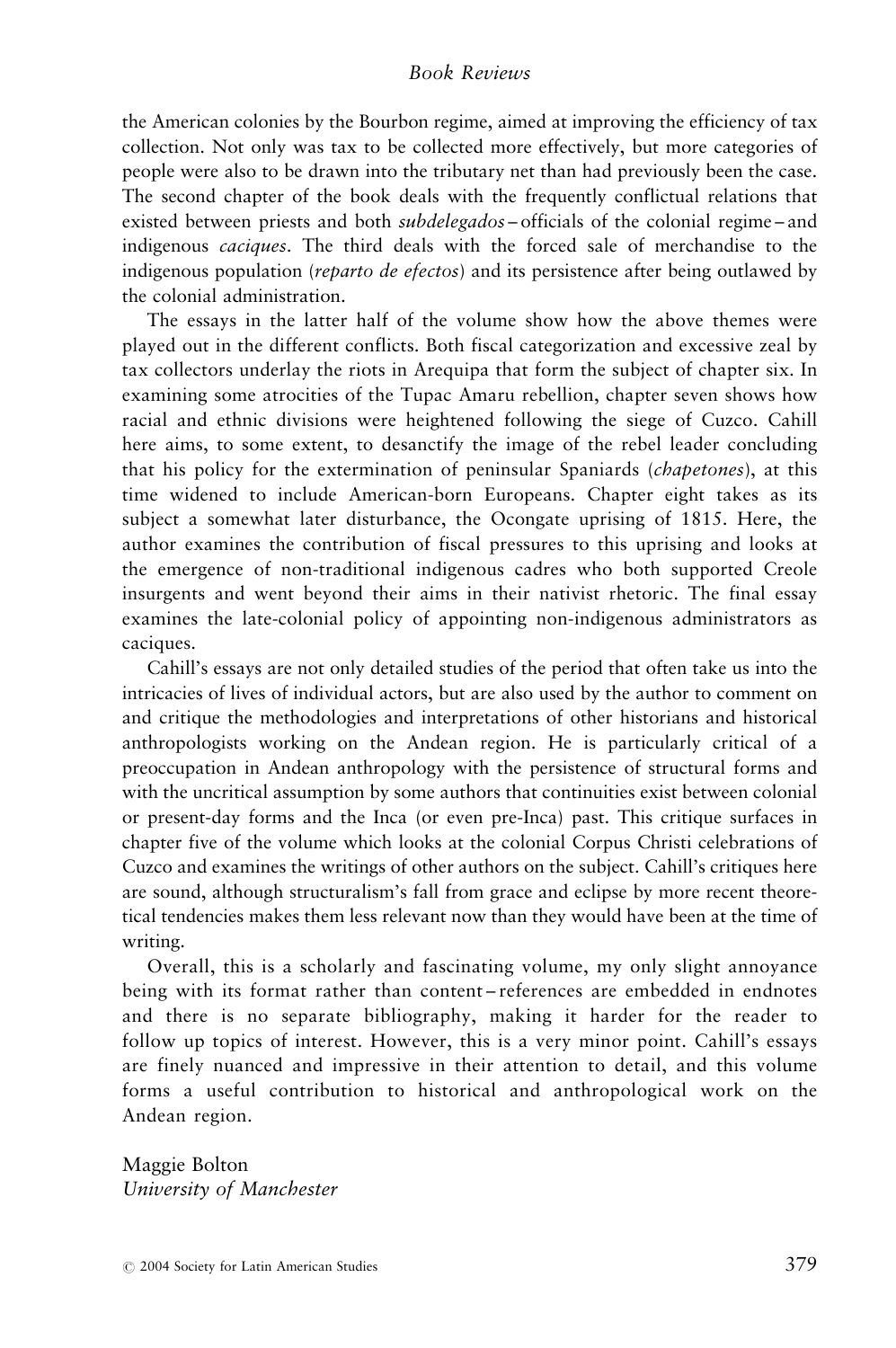Weeks, Gregory (2003) The Military and Politics in Postauthoritarian Chile. The University of Alabama Press (Tuscaloosa/London). viii  $+208$  pp. \$ 47.50 hbk. \$22.95 pbk.

As a latecomer to the last wave of democratisation in Latin America, in Chile the Armed Forces finally transferred power to a civilian leadership in March 1990. The handing over of the presidential sash from General Augusto Pinochet to the democratically elected president, the Christian Democrat Patricio Aylwin, at the seat of the Chilean congress in Valparaı´so officially and very visibly, brought to an end almost 17 years of authoritarian rule and ushered in a new democratic era. The military returned to the barracks and, once again, civilians were running the government, re-establishing the structures that had been the rule and not the exception, in twentieth century Chile. After all, prior to the overthrow of the Popular Unity administration of Salvador Allende and the usurpation of power in 1973, the Chilean Armed Forces had rarely ventured into politics, certainly in comparison to the militaries in neighbouring countries.

The reality was, however, rather more complex and less straightforward and favourable for the civilian authorities as this account of the process of democratisation suggests. The Armed Forces had retreated to the barracks and there were subsequently no attempts, as for instance in Argentina in the 1980s, violently to overthrow the democratic governments; yet, they would not completely withdraw from politics. Even after March 1990, the leverage of the Chilean military, as Gregory Weeks justifiably points out in the introduction to his book, 'remained considerable'. It continued to be 'a potent political actor, capable', as events during the course of the 1990s would repeatedly demonstrate, 'of changing government policy' or forcing civilian policymakers to 'scrap policy altogether' (p. 3). The ruling centre-left Concertación did not manage to establish supremacy over the armed forces, undermining democratic rule and the quality of Chilean democracy. That Pinochet remained commander-in-chief of the army until 1998 was a consistent reminder of this dilemma.

Weeks 'seeks to explain how the Chilean military has managed to maintain [this] active presence in politics' after 1988 (p. 2), i.e., after Pinochet had lost the plebiscite which should have legitimised his stay in power for eight more years but paved the way for the return to democracy instead. Following a not particularly inspiring summary of the secondary literature on the relationship between the military and democracy and some theoretical considerations about civil-military relations (Chapter 1) and a rather more interesting and readable overview of the development of the Chilean military since independence (Chapter 2), Weeks tackles the central question of his book in five chapters. In a chronological approach, which, he argues, 'provides the best view of the changes that have taken place over time and how different issues have surfaced over time' (p. 2), he recounts the turbulent and conflictive relationship between the Chilean armed forces and the consecutive governments of the Concertación, including the first years of Ricardo Lagos's administration (2000-) and explains the persistent influence of the former.

Decisive for this continuing leverage was, as Weeks justifiably, if not entirely surprisingly, concludes, that 'The Chilean military left power in 1990 in a position of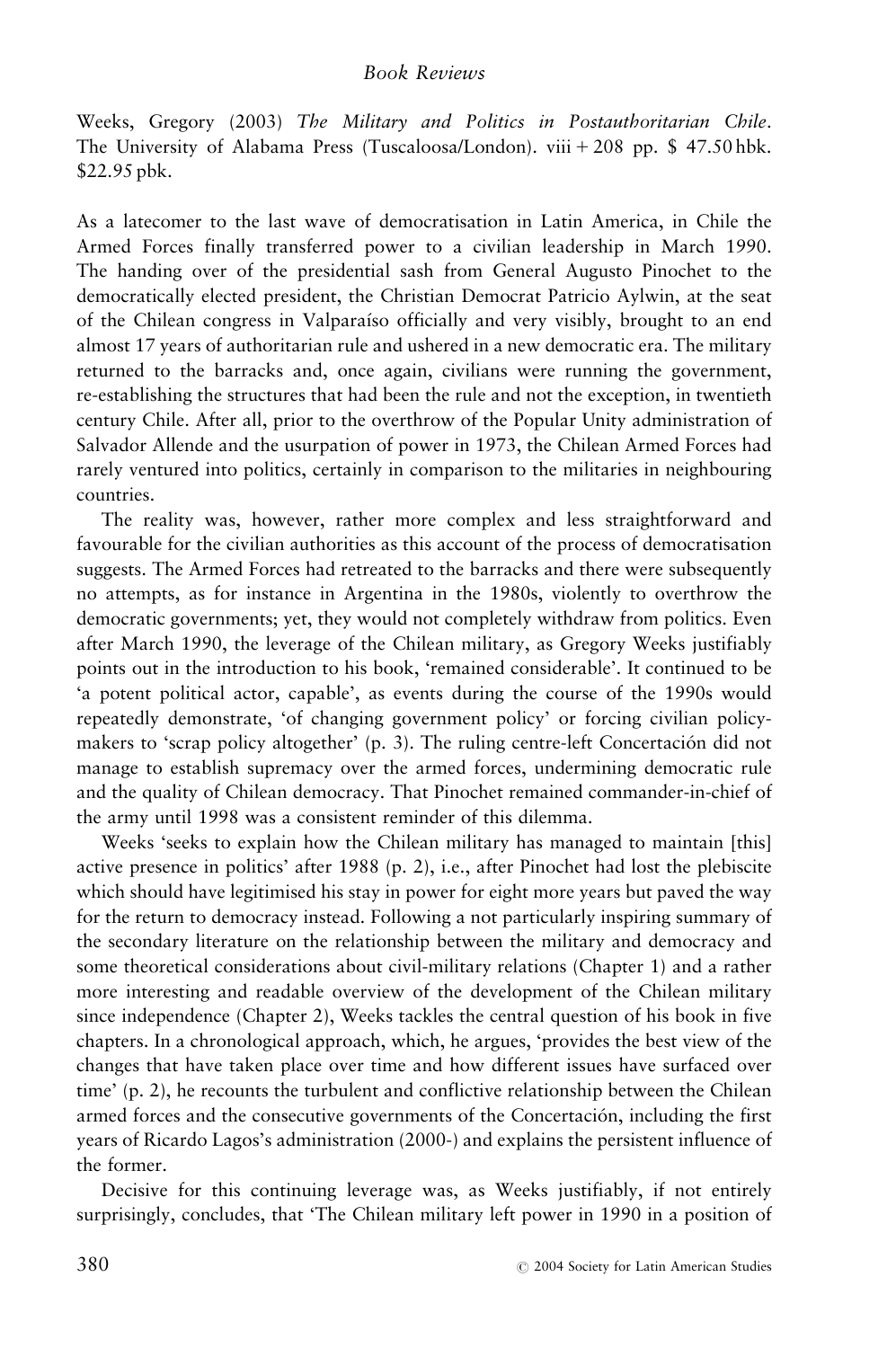strength'. It not only laid claim to having 'rescued *la Patria* from the threat of communist rule and rebuild it for future generations', a view shared by a substantial portion of the population, as the electoral support for the two main rightist parties, Renovación Nacional and especially the Unión Demócrata Independiente, indicates. Through the Constitution of 1980, which had been approved in a rigged plebiscite and a number of laws that further restricted the authority of civilians in a variety of policy areas, it moreover 'codified what' it 'considered its legitimate role in government' (p. 153). The Armed Forces ascribed to themselves the roles of guardians of the new order they had established and ensured that it could not be changed by democratically legitimised politicians without their consent and/or that of their civilian allies. And there are now signs that this will happen any time soon. 'As a result, the road to civilian supremacy will be long and the end is nowhere in sight' (p. 154).

Although Weeks' arguments and conclusions, bleak and sobering as they are, are convincing, the book leaves a decidedly mixed impression. Besides the first chapter, it is certainly written in an accessible way. Equally, one has to give him credit for not treating the Armed Forces as a monolithic block; he pays attention to the positions of the different branches and includes the first years of the Lagos administration, too. Yet, overall the study is lamentably short on analysis, often not providing more than accounts of confrontations and meetings between representatives of the military and the governments. His statement to the contrary notwithstanding, I also strongly feel that the chronological approach does not work particularly well. A thematic approach, evolving around the questions of, for instance, military doctrine, human rights and political and constitutional reforms – areas he discusses throughout the study – would have made more sense. It would have enabled him and consequently the readers of his book, to identify the changes and continuities in the military's attitudes and its positions more easily.

Marcus Klein CEDLA, Amsterdam

Spektorowski, Alberto (2003) The Origins of Argentina's Revolution of the Right. Helen Kellogg Institute for International Studies, University of Notre Dame Press (Notre Dame, Indiana),  $X + 269$  pp. £44.50 hbk. £24.50 pbk.

This book contributes an original and defiant interpretation of a subject often dealt with by Argentinean historiography: nationalism's development during the interwar period. It adopts an approach inspired by comparative politics and political thought, interested in this phenomenon's context and influences.

Denying the usual images of a demonised right, according to which only liberalism or the left can be identified with progressive values, Spektorowski talks about a revolution of the right, since the 1930s. This implied new ways of political mobilisation, new values and a new political style, presented as an alternative to the liberal democratic order. The revolution's main figures – at least, the nationalists studied in this book – supported anti-imperialism, social justice and economic modernisation,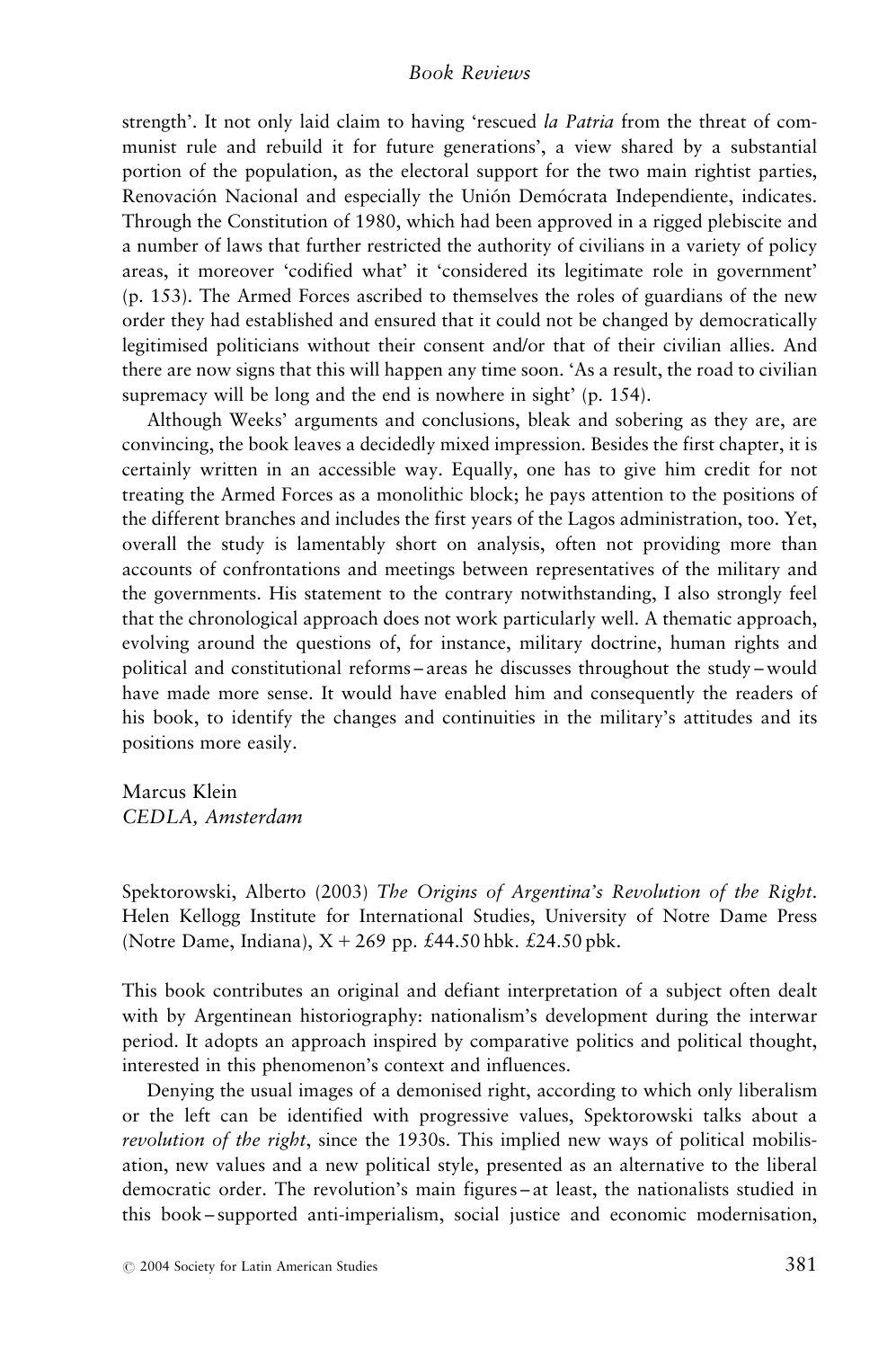constituting a local variant of the reactionary modernism in its heyday in Europe. Two apparently antithetical trends gathered in an unexpected synthesis: the right-wing's integralism and the left-wing's populism. Their different ideological roots were blurred by a common denominator, namely, the rejection of the liberal tradition that had created the Argentinean state in the 1880s.

Spektorowski's explanation of the origins of this revolution puts together the interwar period's ideological climate, marked by the expansion of reactionary modernism, with Argentina's domestic conditions for that development, basically the experience of the military government, lead by Uriburu, that replaced Yrigoyen in 1930 and the conservative restoration under President Justo. In this sense, the author sketches thoroughly the outlook of the European revolution of the right's ideologists and main movements, from Action Française to the Spanish regenerationism. He concludes that Italian fascism was the most successful embodiment of this ideological current and likewise the most important paradigm for the Argentine right.

But Spektorowski also analyses the local evolution of authoritarianism during the first two decades of the twenteeth century, which paved the way to the acceptance of, and the interaction with, those external influences in the 1930s. What is particularly interesting is the analysis of the shift of conservative authoritarianism from Yrigoyen's condemnation until his rehabilitation after his fall. During his two presidencies, conservatives had attacked his policies from a liberal stance, after Uriburismo they vindicated him from an antiliberal point of view, in confluence with the left-wing populism. This vindication was accompanied by the creation of a founder myth, focused on Juan Manuel de Rosas' caudillismo. Old foes became allies and new alliances were woven. The integralist – populist synthesis was achieved and would be strengthened in the debate on neutrality and the New Order during the II World War. A new political identity was forged then, around antiliberalism on a worldwide scale.

In spite of the force of this integralist – populist formula, Argentine nationalism was highly fragmented and scattered and for that reason perhaps it would be more accurate to refer to it in the plural. Nevertheless, the author considers that its importance lay less in its organisation, never accomplished, than in its influence, exerted over key figures of the military, religious and political circles. If it failed in unifying forces, nationalism was successful in the task of advising influential figures of the political arena. For Spektorowski, its influence is undeniable in the case of the military regime of 1943, from which Peronism emerged. The ideas of popular mobilisation, social justice and corporativism, divulged by nationalists in the 1930s, were taken and popularised by Perón during his first term as Argentine president, at least.

According to the author, Peronism consecrated the 'third way' to modernisation – neither Marxist nor liberal – proposed by nationalism, and, at the same time, acted as its vector over the years. The antiliberal tradition was perpetuated through Peronism, which offered a haven to the different trends of the nationalist synthesis, in conflict during the 1970s. Spektorowski alerts us to the risks of this perpetuation, which is, in his opinion, the main obstacle for the development of a liberal democratic culture in Argentina. Indeed, the nationalist populist formula provides a powerful 'temptation' in periods of political crisis and therefore weakens liberal institutions.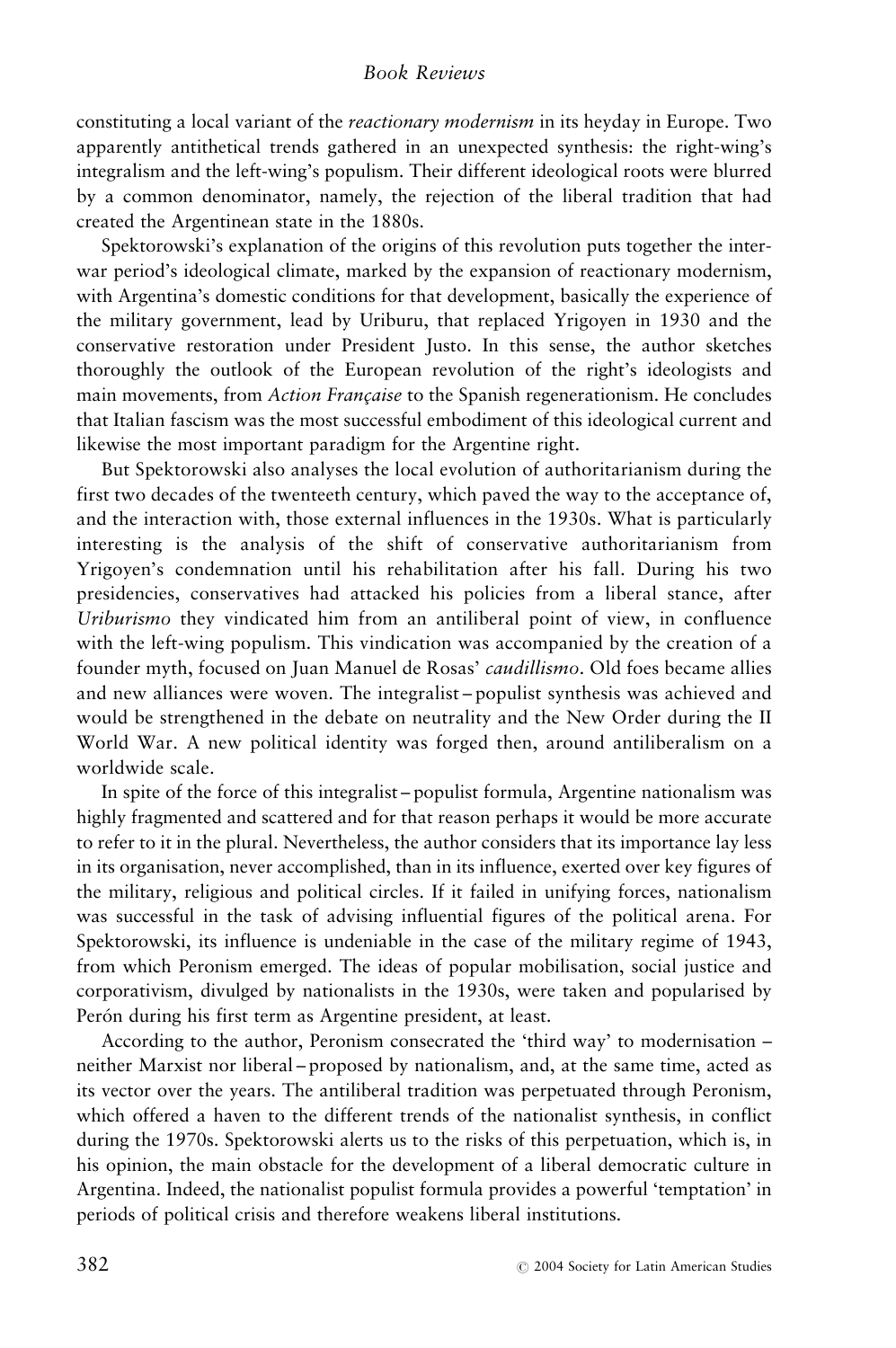This valuable and well-documented essay offers a renewal of the studies of Argentinean nationalism in several ways. In the first place, Spektorowski rejects rigid taxonomies and demythologises the right, showing its ambiguities and its connections with other expressions of the ideological and political spectrum, even with those apparently in its antipodes. In the second place, he moves away from canonical interpretations of Peronism and underlines its continuities with right-wing nationalism, usually denied by historiography. Finally, he puts forward some thought-provoking hypotheses about the general democratic process in Argentina. In summary, this is an important book for those who are interested in this country's political history.

María Inés Tato University of Buenos Aires/CONICET

Rein, Raanan (2003) Argentina, Israel and the Jews. Perón, the Eichmann capture and *after*. University Press of Maryland (MD.),  $xxi + 275$  pp. \$25 pbk.

This book focuses on the triangular relationship between Argentinean governments, the Jewish local community and the State of Israel since 1947 until the 1960s. It aims to cover a gap in the studies on the diplomatic relations of both countries and at the same time it contains a reflection on several aspects of Argentina's and Israel's history. One of the main hypotheses of the author is that Argentina has managed its foreign policy, at least since the end of the World War II, so as to reinforce the relationships with the USA. Moreover, Argentinean policy assumed that the Jewish community controlled the US government, making its relationship with Israel central.

Rein's account begins in 1947, with the debates in the UN on the partition of Palestine and the creation of a Jewish state. Despite Argentina's abstention, Rein argues that the President Juan Domingo Perón was well disposed towards the Argentine Jews and the State of Israel. This claim is at the centre of the book. For decades, the image of Argentina as a 'paradise for Nazis' and a haven for German war criminals has prevailed. Rein challenges this view. On the one hand, he considers the different motivations of the government in facilitating emigration from the defeated III Reich. He minimises ideological affinities and emphasises the importance of other factors: the traditional priority given to the immigrants from Northern Europe; the desire to attract and utilise German scientific knowledge in order to industrialise and modernise the country; the fact that the administration of visas was outside the government's direct control and the use of false identities by the Nazi criminals, provided by European church officials. On the other hand, he observes Perón's determination to erase the stigma of fascism that was the result of domestic and US opposition in earlier years. Perón tried in vain to win over the Jewish community and to cultivate fluid relations with Israel's government. He made numerous public gestures of sympathy to the new Zionist State and was sensitive to the demands of the Argentine Jewish community. He even attempted to create a Peronist Jewish organisation, the Organización Israelita Argentina (OIA, Argentine Jewish Organisation), although with little success. For Perón was destined to be disliked due to the German influence on the Army, the policy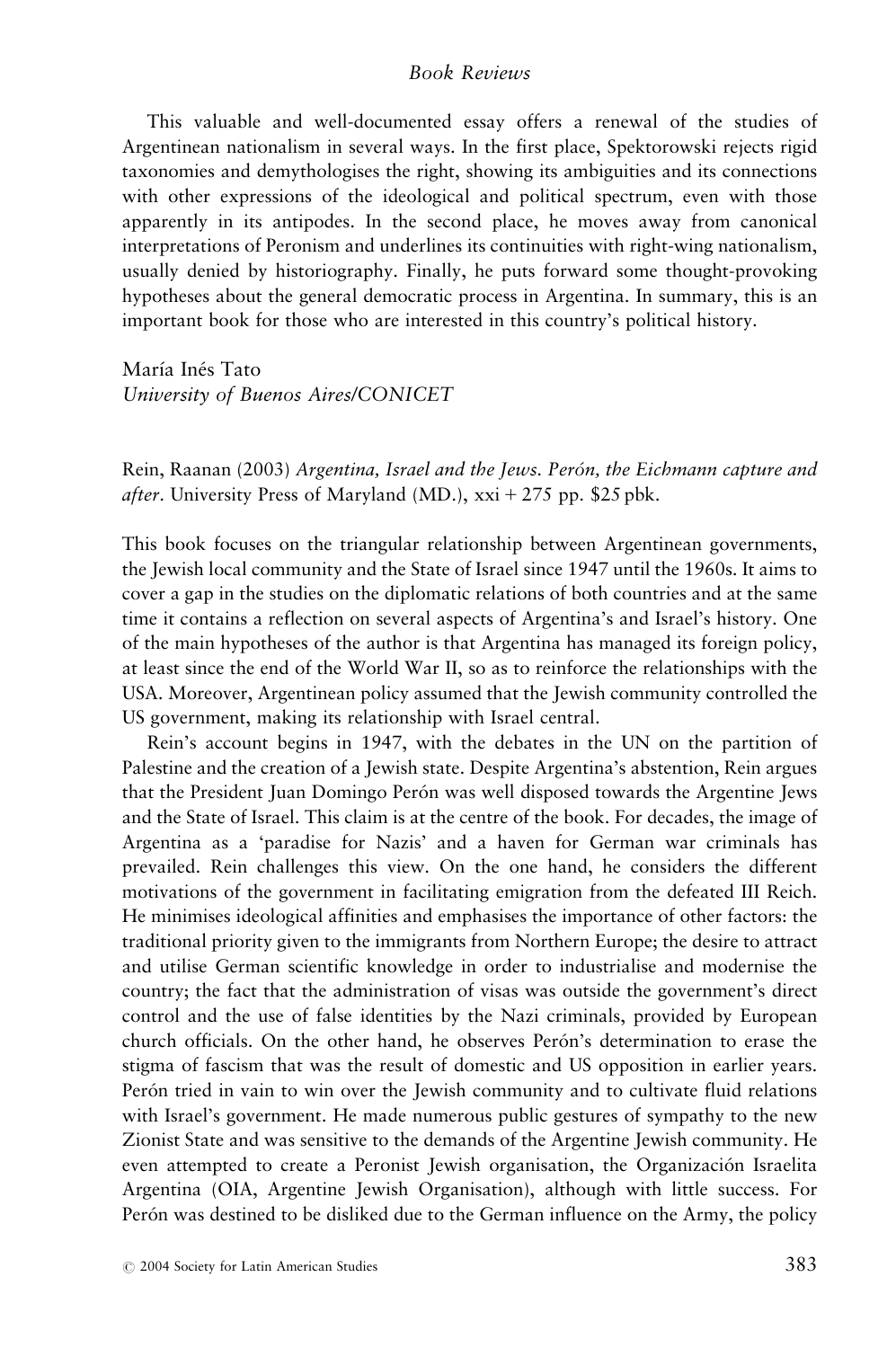of neutrality during World War II, the government's resemblance to the Axis regimes, the nationalists' support for his candidature, the influence of the Catholic Church as well as the political and class identity of the Argentine Jewish community.

Later the Revolución Libertadora that deposed Perón in 1955 was less sensitive to Jewish claims, although there were no significant changes in the relations between Argentina and Israel. Under Arturo Frondizi's government, elected in 1958, more Jews held high office in the history of Argentina than at any other time. Despite the excellent relations between Frondizi and the Jewish community and Israel, the Eichmann kidnapping by an Israeli command, followed by his trial and execution (1960–1962) created a diplomatic crisis. This was overcome but there were consequences. Argentine Jews now had to face renewed attacks from nationalist groups, who questioned their loyalty to the country. The wave of anti-Semitism that occurred after the Eichmann kidnap was the most serious in Argentina since the Semana Trágica in January 1919 and it led the Jewish community to develop defensive tactics, to create new frameworks to enforce Jewish identity and in some cases to begin large-scale emigration to Israel.

Through the book Rein carries out a dispassionate and objective analysis of delicate topics, confronting well-established interpretations with new sources and approach. Not only does he reconsider the character of Perón's policy towards Germans and Jews, but he also reappraises the scale of Argentina's anti-Semitism and its concrete effects on the Jewish community. If the 1960–1962 events marked a watershed in the development of anti-Semitism in Argentina, it was also a peak the like of which has not been seen since. Moreover, the menace to Jews did not come from the State – in spite of its inertia or passivity – but from the minority nationalist groups, at least until 1976.

The exhaustive examination of the 1947–1962 period concludes in the epilogue with the quick sketch of the problem since then.

María Inés Tato University of Buenos Aires/CONICET

Fountain, Anne (2003) José Martí and U.S. Writers. University Press of Florida (Gainesville et al)  $xiv + 153$  pp.

This worthy volume usefully brings to our attention an interesting and possibly revealing aspect of José Martí's intellectual make-up, namely his knowledge and admiration of contemporary North American writers.

The study is evidently based on previous doctoral work and, indeed, displays all the strengths and weaknesses of that genesis. Those strengths lie in the author's methodical and scholarly approach, in the helpful precision and clarity of the impressively compiled detail and in her preference for classification of the subject matter. Regarding the latter, there are essentially three sub-sections - Martí and Emerson, Whitman and Longfellow (each dealt with separately and extensively), Martí and the Writers of the Romantic Movement and Martí and Writers of Realism – a structure within which the author provides a wealth of interesting detail on Martı´'s attitude and references both to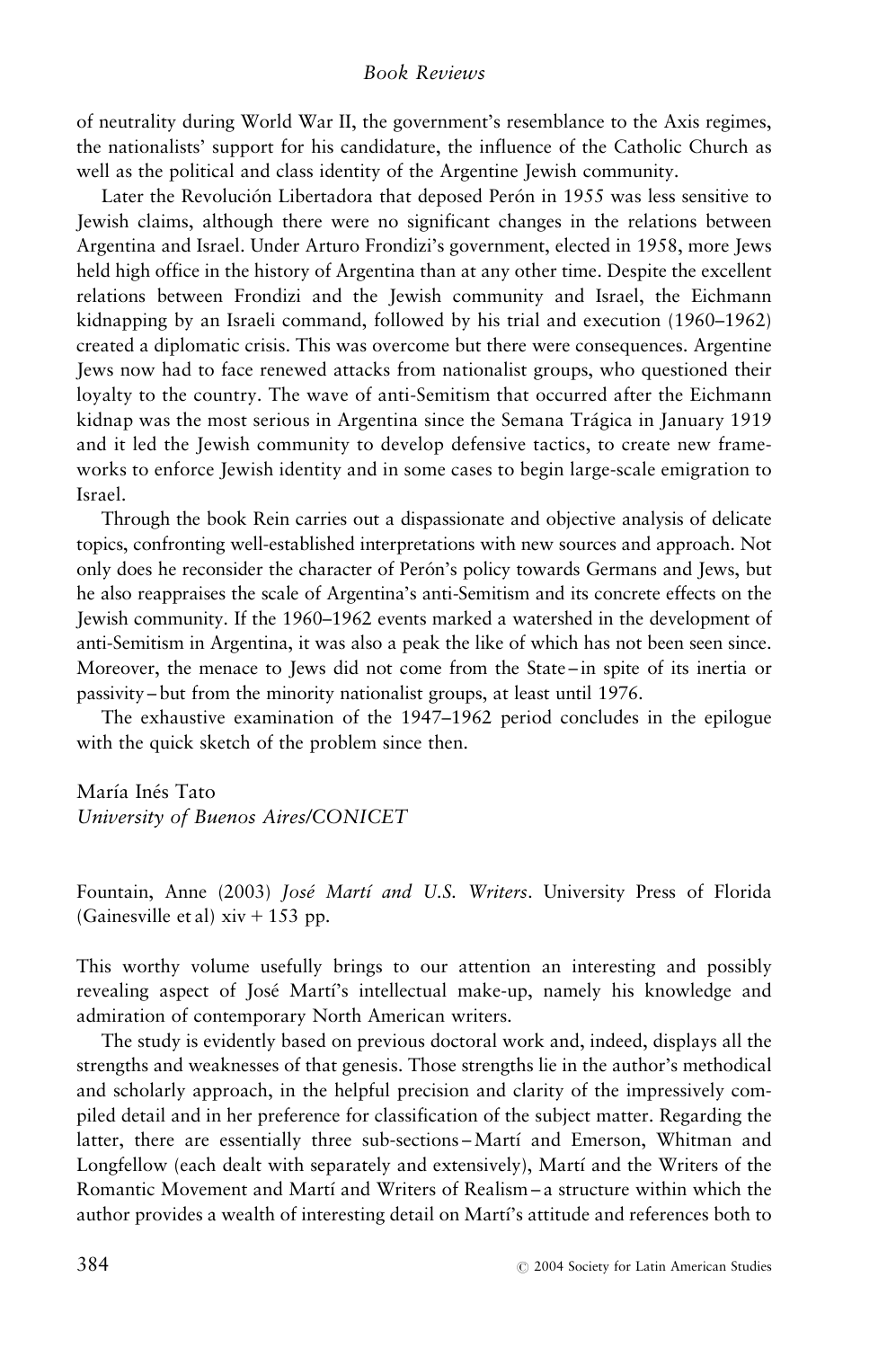the giants of his time and to an array of lesser known writers. As a result, the picture which emerges of Martí is of a genuine polymath, aware of and interested in, the writings and ideas of those he clearly recognised as kindred spirits, especially those who broadly shared his social conscience or his appreciation of nature. In this respect, the closing chapter, 'Reading America', serves as an insightful essay on Martı´'s attitude to the finer points of the North American society and culture which he feared, on the one hand, but which he also knew so well and admired so much.

If there are weaknesses in the book's approach, however, they lie in three areas. First, the author is generally somewhat reluctant to challenge the orthodoxy on, or our understanding of, Martí; in the crowded and somewhat overworked field of Martí studies, this is indeed a pity, as one senses that something of an opportunity might have been missed. Second, given that the book seems largely to be aimed at non-specialists, it is regrettable that some sort of explanation of the context is omitted. There are above all two areas which most needed to be elucidated. The first is an exposition of the wider question of U.S.–Cuban relations, a regrettable omission which leaves the reader unaware of quite how significant Martı´'s knowledge and attitude might have been and of how his appreciation of his North American counterparts was simultaneously both representative of his class and revealingly atypical of his fellow intellectuals. This leads on to the second omission: an indication of the traditional and still powerful Cuban intellectual orientation towards the pole of Europe rather than North America. At the time when Martı´ was becoming familiar with the work of American writers, in the United States, most of his educated Cuban counterparts tended to distinguish between, on the one hand, a cultural admiration for Europe as the preferred model and, on the other, a political admiration for the economic and political model offered by the United States; rarely did they appreciate North American culture and, later, as the U.S.– Cuban relationship deepened and Cuban nationalism strengthened, there was less willingness to pursue such an appreciation. Hence, it was precisely in challenging this pattern that Martı´ was unusual for his time and potentially significant for the future, yet this significance is not really brought out in the study. Indeed, one final regret is that the book's tendency towards classification and cataloguing, while thorough and undoubtedly useful for future reference, leaves us with an impression of a Martı´ who appreciated these writers and mentioned them extensively, but, apart from Emerson, was relatively untouched by them and their ideas; instead, we have a picture of a coincidence and an occasional impact, but are left unclear about any lasting significance of this encounter.

To focus on possibly missed opportunities is, however, to detract from the study's strengths which are to be applauded. Fountain clearly knows and appreciates her material intimately and clearly has an analytical ability which one hopes will take this material further in subsequent work; after reading this study, we do know something more about Martı´ (which is always welcome) and our picture of his range and depth (as well as his essential 'seriousness') is enhanced.

Antoni Kapcia University of Nottingham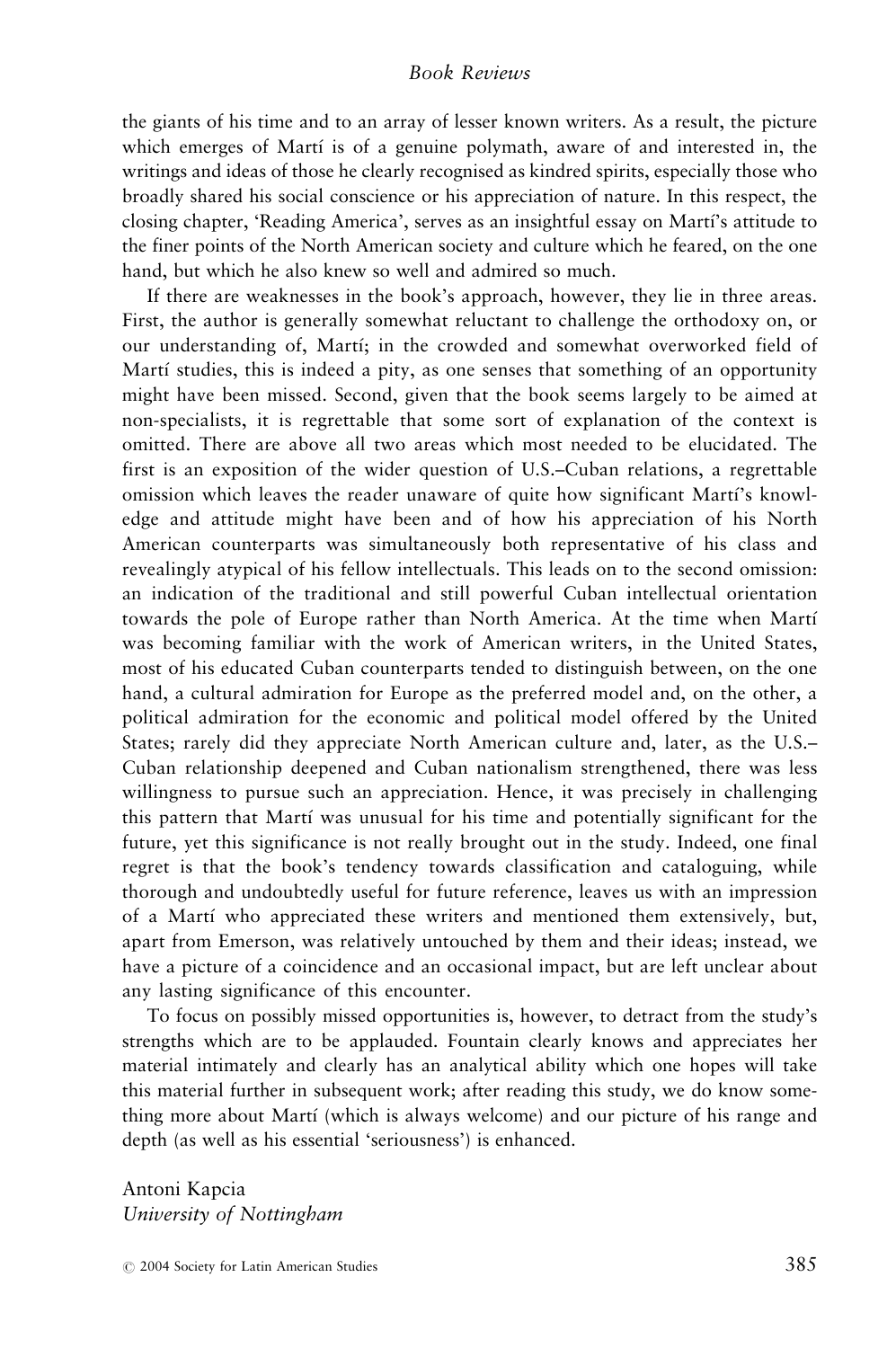Oropesa, Salvador A. (2003) The Contemporáneos Group: Rewriting Mexico in the Thirties and Forties, University of Texas Press (Austin). \$26.25 hbk.

The Contemporáneos group remains in undeserved obscurity, familiar only to Mexican literary critics and historians and university poetry specialists. It is a palpable injustice. All the more so when their contemporaries in Mexican arts and letters are names to conjure with well beyond the Rio Grande – Diego Rivera, Frida Kahlo, Octavio Paz, Mariano Azuela, Martin Luis Guzma´n, not to mention the inhabitants of Mexican cinema's Golden Age.

Salvador Oropesa offers a number of interconnected explanations for this wilful neglect in the introductory chapter of his The Contemporáneos Group: Rewriting Mexico in the Thirties and Forties. The state-sponsored culture of Mexico in this period, he argues, was machista and homophobic – deeply hostile to the radical individualism of an artistic practice that defied nationalist formulas and stereotypes. The Contemporáneos, he argues, recuperated a national cultural history in all its diversity and contradiction – the inclusive and inchoate notions of the baroque were at once celebration and irony.

For Oropesa, this is a particularly modern response, an anticipation of a Mexico freely pursuing the dictates of the market albeit under the controlling hand of the 'head of the revolutionary family' – as successive Mexican presidents have styled themselves. Like most families, this one combined oppressive controls disguised as protection with a highly concentrated microcosm of the contradictions and conflicts at work in the society at large. But for the Contemporáneos group and particularly for its most prominent public voice, Salvador Novo, this family, with its demands for loyalty and a shared code, was an intolerable constraint on their expressive freedom and individuality.

Their response was to return to a notion of the baroque as, 'the model to write free literature in a context of oppression' (6). That freedom was, as Oropesa sees it, as much an affirmation of desire and the autonomy of the body as it was a declaration of aesthetic diversity – a neo-baroque in which all texts are interwoven and all forms instantly present. The dissonant and slightly chaotic result of that encounter was an appropriate reflection of the new city that the Contemporáneos inhabited and represented.

The reaction to the culture of the male nation was a resolutely homoerotic cosmopolitanism – albeit one still spoken in whispers in the Mexico of the late twenties and early thirties. Salvador Novo published ferocious satire on Diego Rivera, the epitome of the national cultural project, La Diegada, in 1926. By the early thirties, the polemic had reached an extraordinary pitch of virulence. Essays by the visiting Bolivian writer Tristan Marof among others demanded the persecution and suppression of gays and cosomopolitans, echoing the attacks by Congressional committees as well the 'official' intellectual elite cascading in from every side. Against that background, Novo's obscene assault on Marof pales into insignificance and his dandyism and defiance should be seen as genuinely courageous.

But what was the offence committed by the Contemporáneos? In Jorge Cuesta's words, quoted by Carlos Monsiváis, it was seeing 'que el *desarraigo* (my emphasis) nacional ofrecía la posibilidad de un arraigo intelectual' – the growth of the new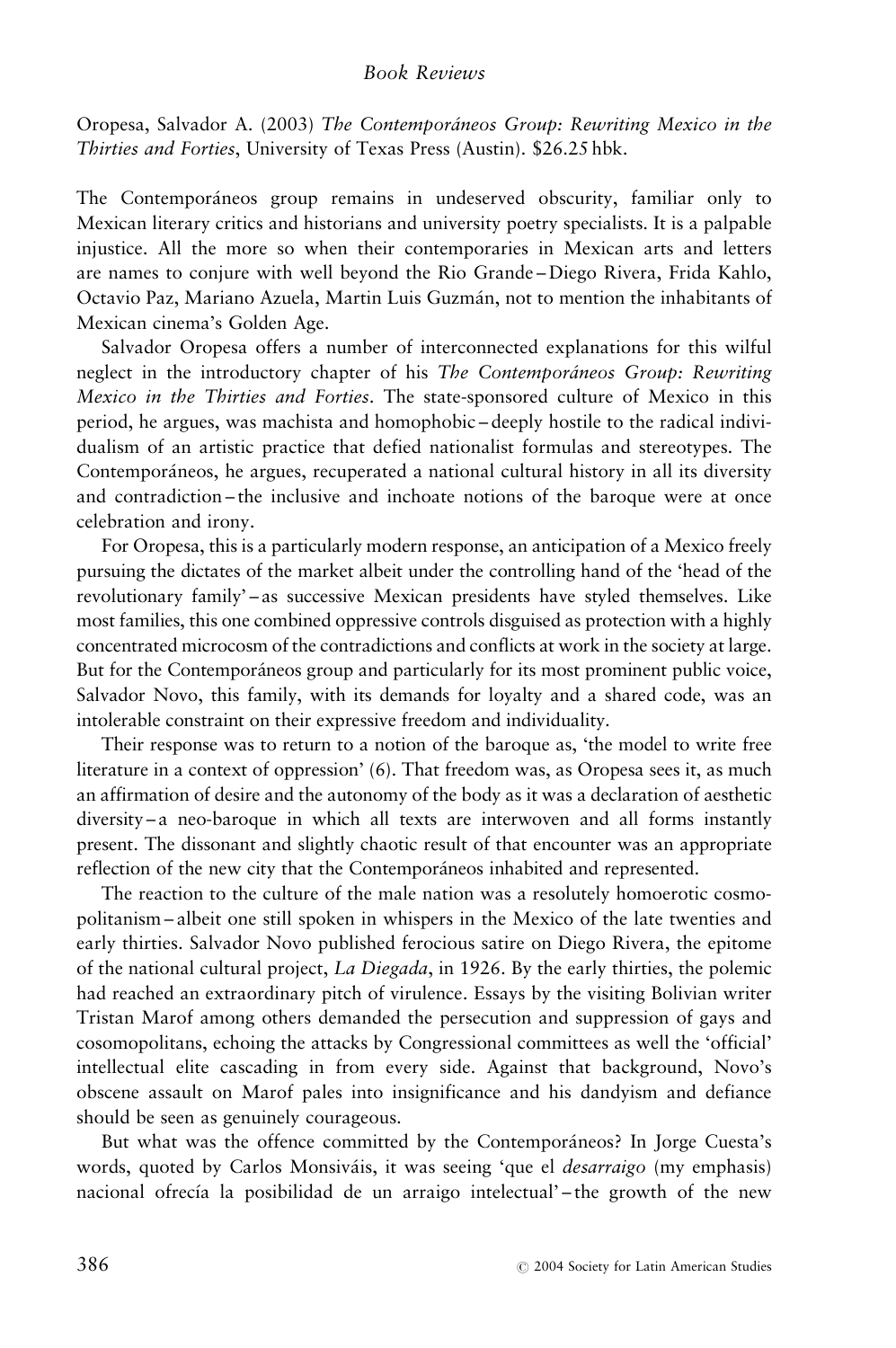metropolis as an opportunity to share and exchange aesthetic (and erotic) experiences. Although Oropesa does not suggest this, the voluble debates with the cosmopolitans were surely influenced by the literary debates developing in the context of Russia at the time – and echoing through communist cultural circles to which the new Mexican cultural elite were very close.

Novo is very much at the centre of Oropesa's study, continuing the author's earlier work. Chapters on Lupe Marín's two *romans a clé* and on Augustín Lazo's theatre writing are anecdotally interesting, but seem to me to be largely peripheral to the core arguments. In the final chapter, the author returns to the later Novo, the chronicler of urban life, the retailer of gossip among the urban middle class. With his Nueva Grandeza Mexicana (1946), Novo becomes, as Carlos Monsiváis describes him, 'the ideologist of bourgeois optimism'; this Mexico City is phantasmagorical, full of objects and fleeting sensations and encounters in an unending stream. This is the restless, inchoate place where the neo-baroque finds its corresponding materiality. Under the presidency of Alemán (1946–1952), as chronicled by Novo, Mexico City becomes a metropolitan market place in which all commodities are equal.

Here, Novo's defiance and self-affirmation become manner and rhetoric, style and sound. Oropesa's explores that change by referring to the U.S. experience of Walter Winchell and the phenomenon of celebrity in a post-modern cityscape. Yet, it seems to me this conflates and compresses a rather longer and more complex experience – and introduces theories from a very different time and place. The reality is that Novo became his own representation – a parody of a rebellious and iconoclastic individualism in which he in turn became the icon and the ideologue of a comfortable conservatism, amused but no longer threatened by this scandalous but endlessly amusing Wildean star.

As a study of Novo, Oropesa's work is valuable. But it cannot really claim to be a study of the Contemporáneos as a group. Villaurrutia, Cuesta and Torres Bodet, for example, are offered only walk-on parts, while other associations (the discussion of 'Last Tango in Paris' for example) seem to me entirely peripheral. Hence, the study of the movement, of its influence and impact, of its recuperation of the breadth of literary history, of the uncomfortable issues it raises – from the Right – concerning the homophobia that has burgeoned and not only in Mexico, at the heart of the 'revolutionary family', has still to be written.

Mike Gonzalez University of Glasgow

Merrell, Floyd (2003) The Mexicans: A Sense of Culture, Westview Press (Boulder)  $xi + 276$  pp. £58.99 hbk. £19.99 pbk.

In The Mexicans: A Sense of Culture, Floyd Merrell develops an original and ambitious portrait of Mexican culture. His aim was to provide the reader with an in-depth understanding of culturally specific patterns of social interaction and communication and their roots in socio-economic developments throughout Mexican history from the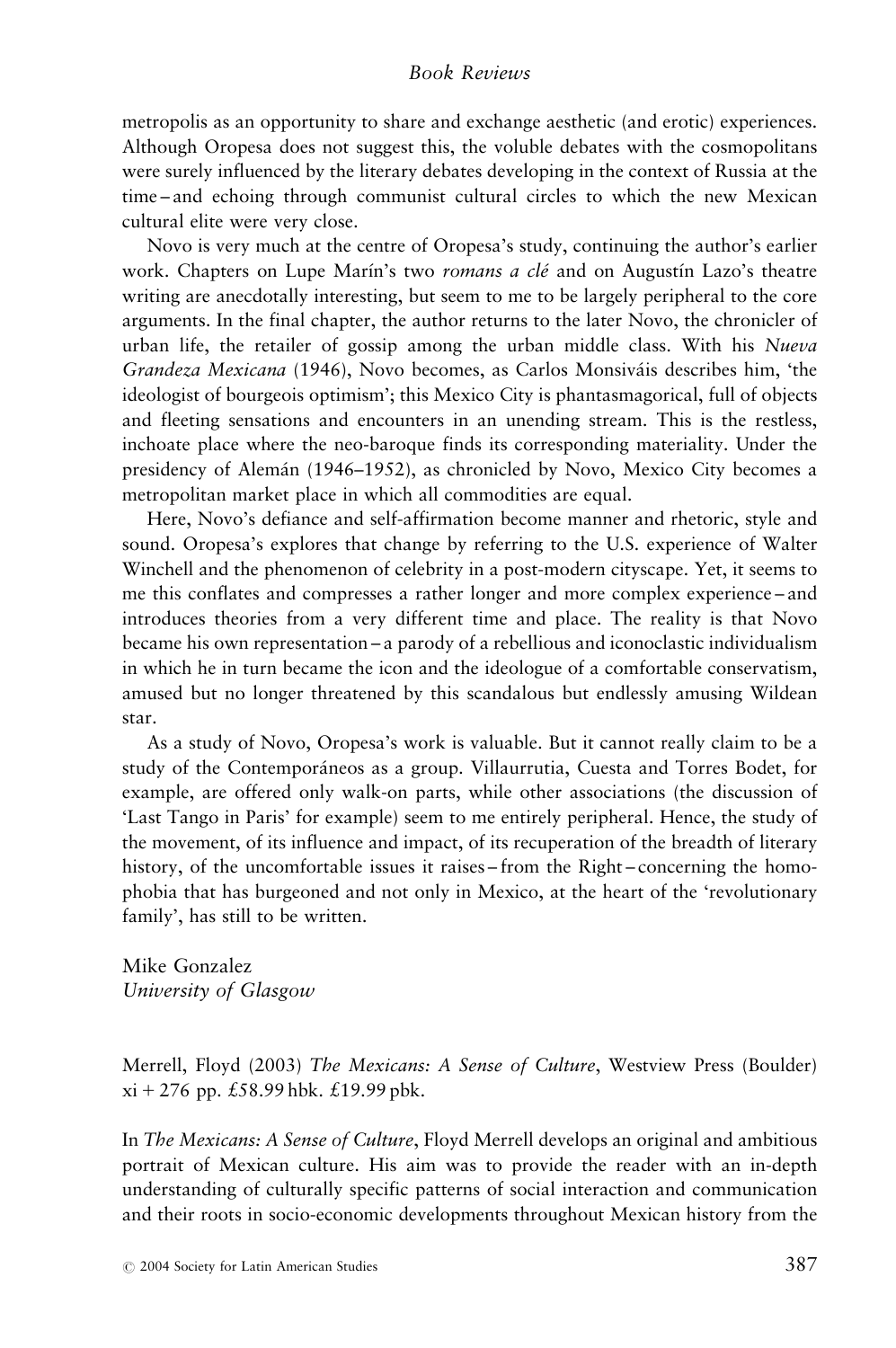era of Conquest until the recent presidency of Ernesto Zedillo (1994–2000). The book's structure is broadly chronological. Merrell's account alternates between the chronological discussion of significant social, economic, political and demographic developments and the analysis of cultural patterns that emerged from these developments, such as *machismo* or personalist, caudillo-style politics.

Merrell begins his argument with an outline of his theoretical background assumptions. He characterises culture as an ongoing social process based on the interdependence, continuous interaction and complex interrelatedness of individuals and objects in the social world. It develops through individuals' exposure to certain practices and ideas and their variable and possibly conflicting responses to them. Specific understandings of social life are transmitted through direct contact between social groups in cultural 'contact zones'. Contact zones lead to cultural change and development through conflicts about divergent values and practices, their re-negotiation and processes of mutual adaptation between the involved groups.

This theoretical approach guides Merrell's following the discussion of political, social and demographic developments during the Conquest and the early colonial era. The period witnessed the emergence of Mexico's extraordinary ethnic and cultural diversity between Spaniards and criollos, African Americans and mulattos and Amerindians and mestizos. Merrell argues that this diversity gave Mexican culture a hybrid character incorporating a wide range of frequently conflicting and contradictory practices and values varying according to locality, individuals' ethnicity and socioeconomic status and a multiplicity of other factors. Mexican culture for him is characterised by the 'contradictory complementarity' of these divergent cultural elements. The tensions between different cultural practices have led to a range of responses from open confrontation to mutual adaptation or the toleration of enduring difference. A key example for this is the myth of the Virgin of Guadalupe. A central symbol of Mexican national identity, the myth emerged from the contact and hybrid fusion of Spanish-Catholic and indigenous religious beliefs. This hybridisation of religious beliefs, Merrell argues, did not initially bring about a cohesive new religious belief system. Rather, it resulted in a range of varied and often dissonant understandings of the Virgin. For instance, indigenous Mexicans, on the one hand, worshipped the Virgin alongside persisting pre-Hispanic beliefs while clergy, on the other hand, incorporated her into an orthodox Catholic belief system never fully adopted by the indigenous.

In relation to his theory of contradictory complementarity, Merrell reviews a range of works on Mexican culture by authors such as Octavio Paz or Samuel Ramos. He challenges dualistic theories of Mexican cultural identity describing it in terms of the confrontation of polar opposites, such as Spanish and indigenous cultures or tradition and modernity. These theories, Merrell indicates, cannot fully account for the complexity and volatility of Mexican culture resulting from the interaction between the beliefs, values and practices of a great range of social group of divergent origins encompassed in Mexican society.

The cultural and social tensions of the Colonial era, Merrell explains, have profoundly shaped the Mexicans' mentality and typical features of communication and social interaction. He analyses practices and popular understandings related to notions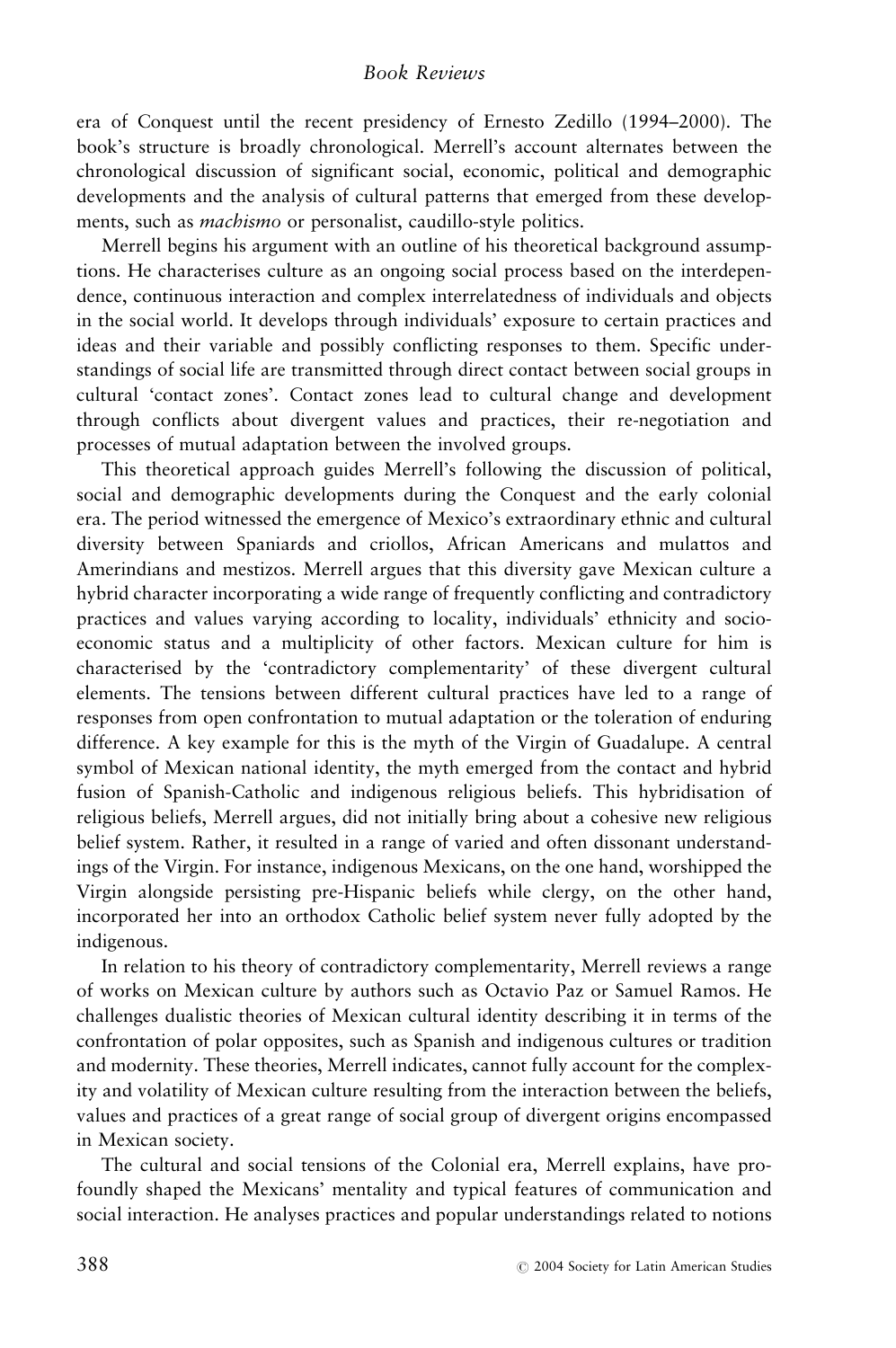such as *machismo* – aggressive, domineering hypermasculinity – *personalismo* – the special valuing of style, form and the presentation of self in interpersonal relationships – and *caudillismo* – the dominance of charismatic, impressive, strong individuals in social life and politics. These cultural traits, he explains, came to the forefront during the wars of independence and the following political and social conflicts and have shaped social life in Mexico since then.

Merrell then examines Mexico's social and economic development since the Revolution. He argues that contemporary Mexico is characterised by the 'contradictory complementarity' of modern and pre-modern forms of social life. For instance, he contrasts the existence of modern political and economic institutions with social, economic and political practices in daily life centred on the affirmation of established hierarchies and charismatic authority figures. These characteristics stand in a marked contrast to modernisation in Western societies built around abstract and impersonal institutions and principles.

The Mexicans: A Sense of Culture is directed at the general public as well as at an academic audience. It is therefore written in a consciously simple and accessible style. Nevertheless, it manages to convey a plastic and credible image of the complexities and heterogeneity of Mexican culture. The book contains a fruitful approach to discussions on Mexican cultural identity precisely insofar as it challenges widespread and often simplistic theories explaining its particularities through the opposition and interaction of Spanish and indigenous or traditional and modern forms of social life. Using a more open analytic framework built around the concepts of cultural hybridity and contradictory complementarity, Merrell instead depicts Mexican culture as a multifaceted and unpredictable mosaic of values, beliefs and practices. His approach opens up interesting possibilities for a detailed study of Mexican culture and history transcending respective academic and popular myths. It is an important merit of the study that it looks at well-known and frequently cited facts about the historical development of Mexican society and integrates them into a fresh and original portrait of Mexican cultural identity.

However, Merrell's account is at some points not fully persuasive. It is in certain parts characterised by a tension between, on the one hand, his attention to the tremendous complexity of Mexican culture and, on the other hand, his use of globalising categories such as *machismo* to characterise central cultural patterns. While he does to some extent qualify the weight of these categories at the level of practice, he fails to sufficiently distinguish between their importance at the levels of discursive representations of Mexican culture and factual practice, thus somewhat overstating their significance at the latter. This might in part be due to the book's relatively limited extent. 250 pages do not seem to be quite enough for a discussion of 500 years of Mexican history and a further elaboration of some points might have added strength to Merrell's argument. Nevertheless, The Mexicans: A Sense of Culture provides an interesting and original reading on Mexican culture, which may serve as a good introduction to the topic.

Daniel Nehring University of Essex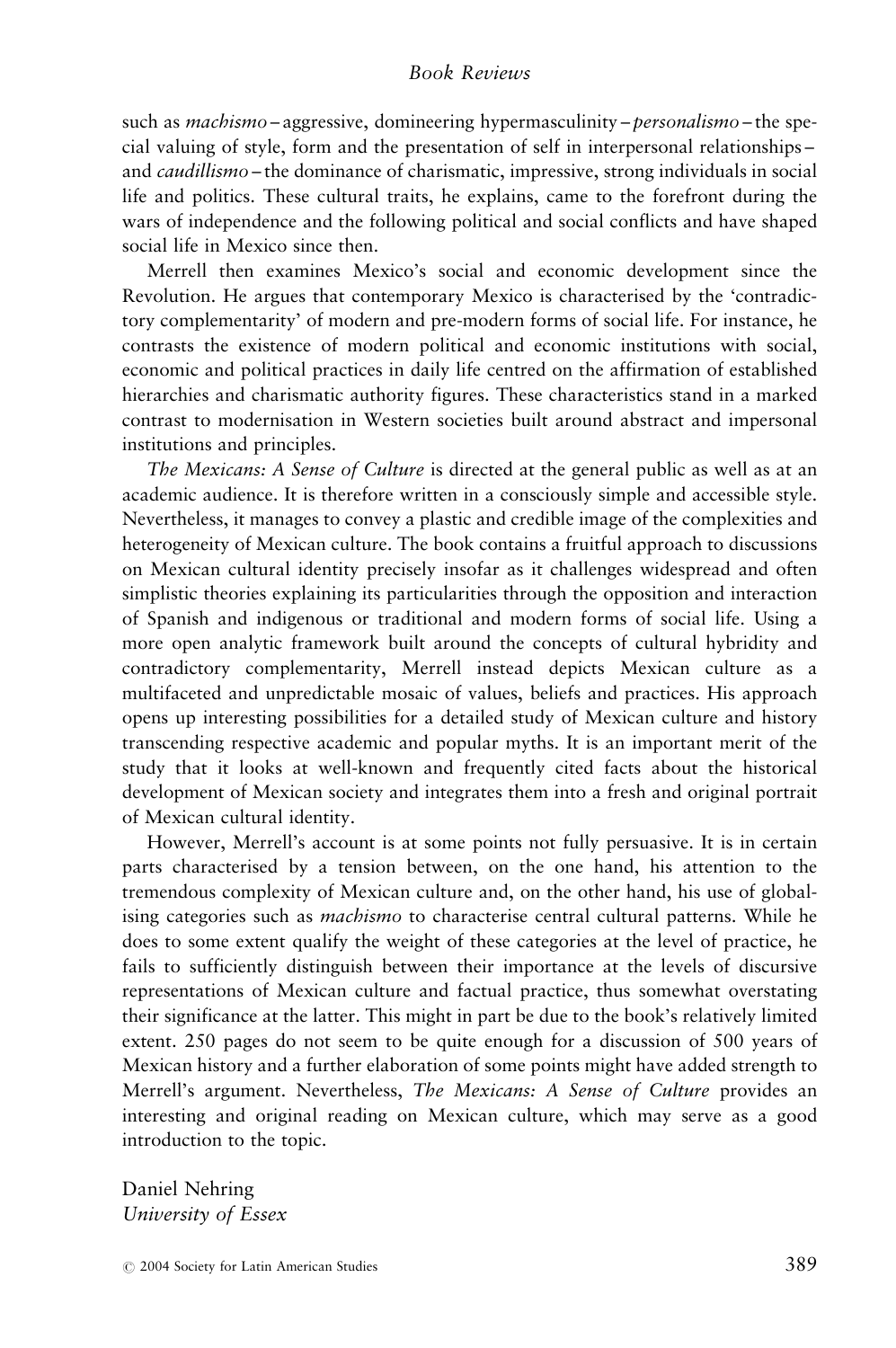Gutmann, Matthew C. (2002) The Romance of Democracy: Compliant Defiance in Contemporary Mexico. University of California Press (Berkeley),  $xxx + 289$  pp. \$49.95 hbk. \$19.95 pbk.

The hopes for democratisation to radically transform the life of the poor in Latin America have dwindled in recent years. So too perhaps have the dreams many once attached to the new social movements. In The Romance of Democracy, Matthew Gutmann, an anthropologist at Brown University, peers into the visions and perspectives of the working poor in Mexico City to understand their frustrations, the limits of defiance and the boundaries of compliance. This nicely crafted ethnographic study draws on the author's experiences while residing in a historically important neighbourhood in Mexico City, the Colonia Santo Domingo, in the 1990s and thus builds on his earlier ethnography on machismo in Mexico. Like his earlier work, The Romance of Democracy challenges our thinking on Mexican culture and the politics of the poor.

Gutmann writes in a remarkably engaging style weaving together the practical and the theoretical, the scholarly and the poetic. Rather than merely detailing his experiences as a gringo in a working class community or simply mapping the political views of the residents, Gutmann couches these views within lively discussions of Mexican culture, recent developments in Mexican politics, the distinct interpretations of recent events and competing anthropological theories on agency, resistance, new social movements theory and democratisation. The range of themes explored include the enduring significance of the student movement in 1968 and the UNAM strike in 1999, the U.S., NAFTA and the crossing of the border, the Zapatista uprising in Chiapas and the indigenous, the changing nature of gender and class relations and the presidential elections.

Throughout the study, Gutmann takes to task resistance theory and theories of agency, finding both to be overly optimistic, simplistic and deterministic. In a lengthy revisionist discussion on the contributions of Oscar Lewis's studies on the poor in Mexico, for instance, Gutmann contends that questions of apathy, fatalism and resignation have been neglected and that a certain romanticism has led analysts to view the poor as historical subjects fully able to comprehend their circumstances and control their own destinies. How realistic is it, he asks, for the residents of Colonia Santo Domingo 'to dream...that they might be able to change for the better the world into which they were born?' (p. 50)

The author's rich theoretical discussions coupled with his insights into Mexican culture and society provide the context through which the views of the residents of the Colonia Santo Domingo come alive. The reader understands their frustrations, their distrust of the government, their concerns about escalating crime, the sale of Mexican industries to the highest bidder and even their disillusionment with electoral democratisation. As one resident quipped following the 2000 contest, 'Now we have democracy in Mexico, too! We got to choose between a whole bunch of imbeciles!' (p. 217) But far from uniform, the residents of Huehuetzin Street have different political affiliations, different perspectives on the prospects of democracy, distinct and nuanced views on the U.S., the UNAM strike, the indigenous or gender relations and different levels of agency, seeking their own ways to understand and promote change. They are at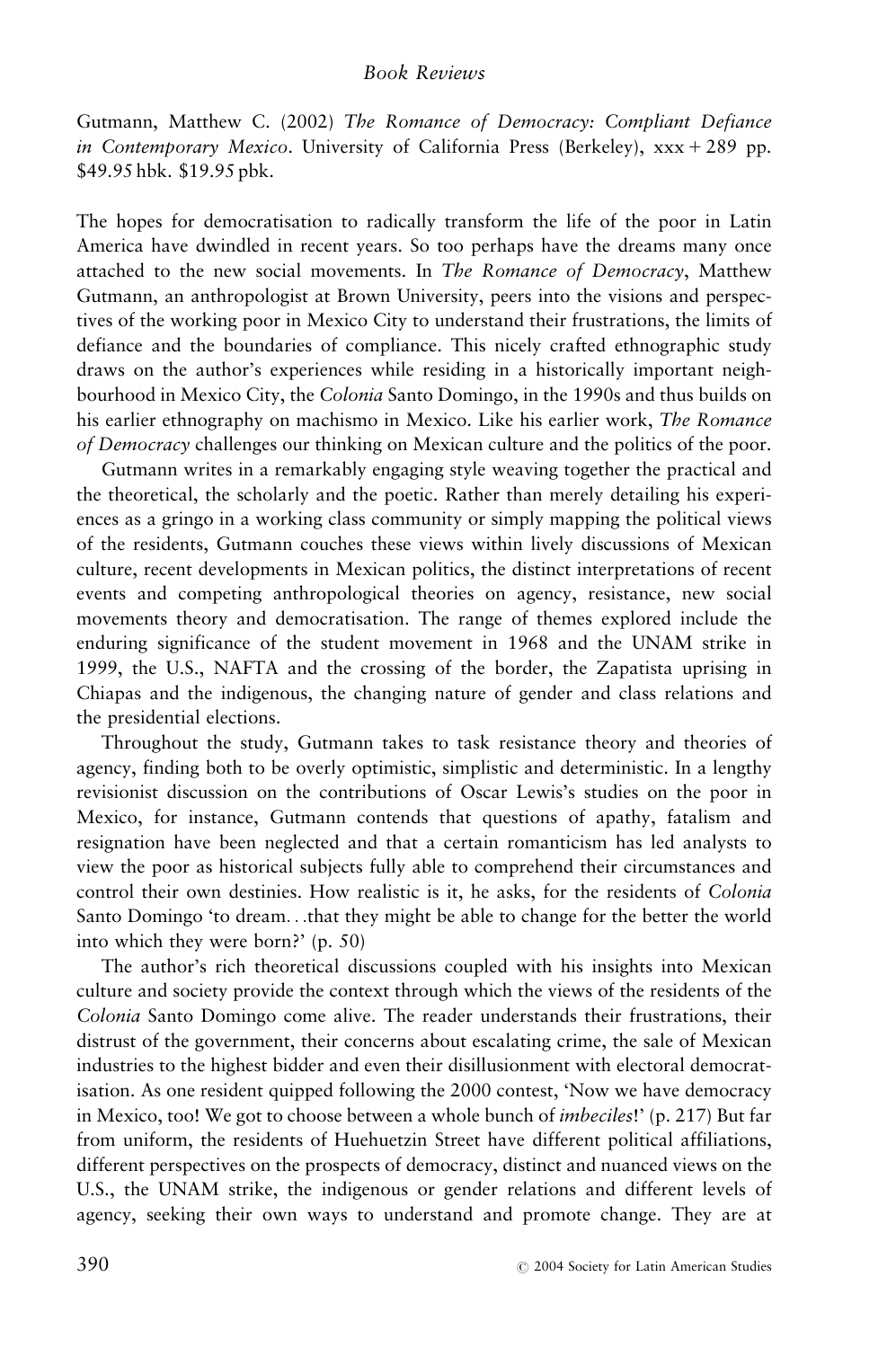times incredibly insightful about their own and the country's situation and informed and yet at other times disingenuous and uninformed. They are at times apathetic and compliant and at other times engaged and defiant. Citizens of a struggling, nonconsolidated democracy, the residents certainly want to see democracy as more than merely a ritual of voting every 6 years, but they often feel themselves 'stifled or propelled by events out of their control.' (p. 224).

The Romance of Democracy, in sum, provides the reader with an absorbing mix of critical theory and bottom-up insider perspectives into Mexican political culture. Not being an anthropologist was less of a problem than I initially imagined and in fact I learned much from and appreciated the well-researched and referenced theoretical discussions. My only criticism centres on the lack of positive theory. While Gutmann succeeds at pinpointing the failures of existing theories on the poor, resistance and agency – and though throughout the book he meticulously highlights what a theory should incorporate, the nuances it should take into account – he never fully constructs a theory of compliant defiance. Nonetheless, his research certainly sets the stage. The text is clearly appropriate for upper-division and graduate level courses in anthropology and Mexican studies and is accessible to non-anthropologists.

Stephen D. Morris University of South Alabama

Menchaca, Martha (2002) Recovering History, Constructing Race: the Indian, Black and White Roots of Mexican Americans. University of Texas Press (Austin),  $xi + 408$ pp. £41.95 hbk. £18.95 pbk.

Recovering History, Constructing Race is informative and extensively researched. This is a book written for the person who wants to learn the complexities of Mexican American racial history. Menchaca represents Mexican American racial history as both ethnobiologically based and culturally based genealogies. The former is comprised of the interrelated histories of kinship and descent, migration and settlement of indigenous peoples of Mexico and the Southwest United States, Spanish conquerors and West African slaves. The latter is the history of difference in Mexico and the United States constituted through racial ideology, institutional practices and their material effects.

Menchaca situates her study within the theoretical framework of racial projects advanced by Michael Omi and Howard Winant. Racial projects are historically and geographically situated processes which simultaneously represent and organise human bodies and social structures along particular racial lines. Omi and Winant argue that race is a matter of social structure and cultural representation operationalised at both the level of state activity and policy and the level of everyday life. Menchaca's narrative focuses primarily on recovering the histories of Spanish, Mexican and US legislation and state (and Church)-regulatory practices constitutive of race in and through the organisation of migration and settlement, land-based wealth and status and ultimately, social privilege. The author devotes very little space to situating her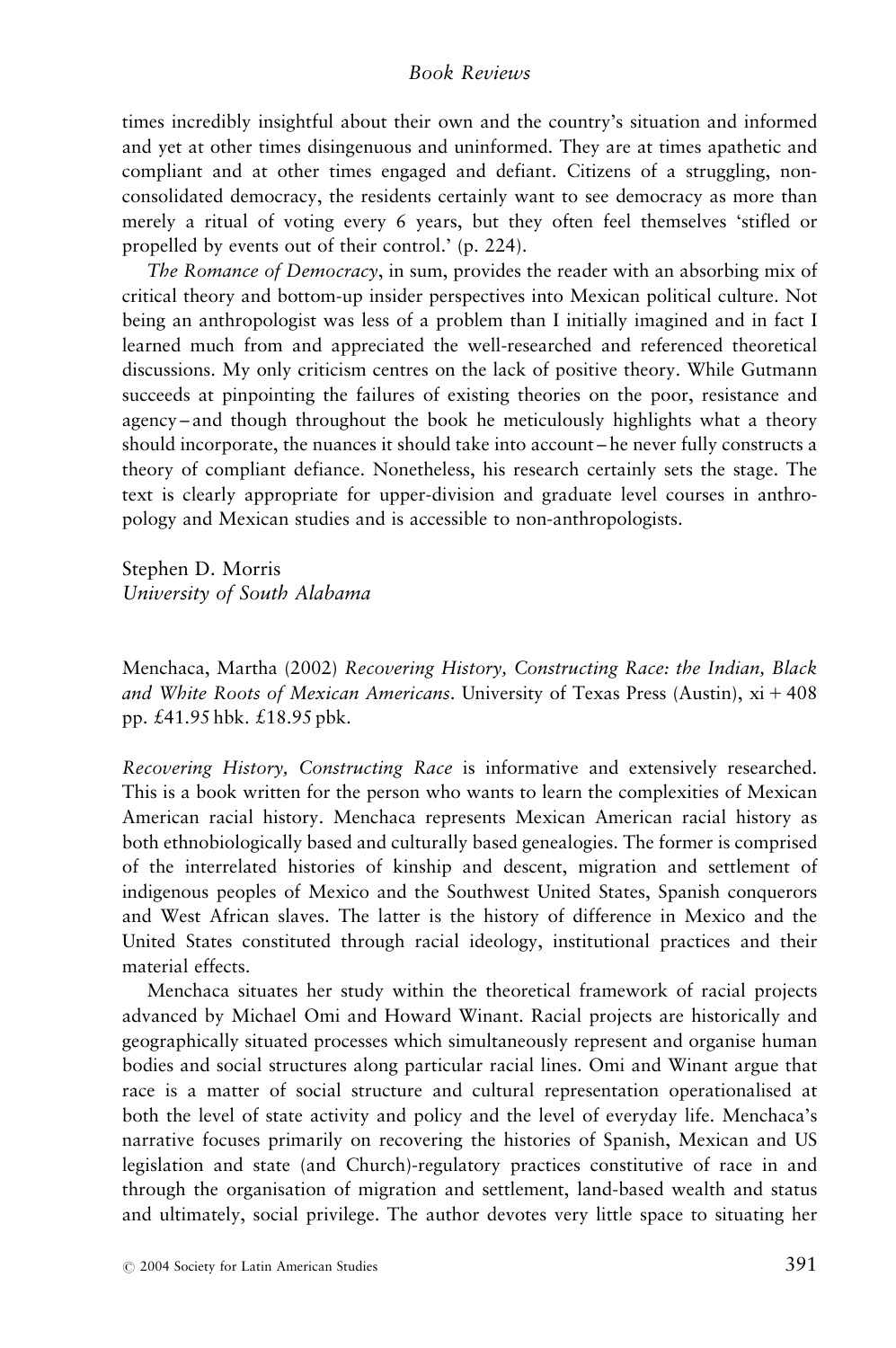project within the literature engaged with critical race theory. This is the singular limitation to this book.

The book is organized into nine substantive chapters, an introduction and epilogue. The narrative is ordered chronologically and geographically, moving from prehistory to the present, from the Old World to the New World and from central Mexico to the US Southwest. Each chapter contains a wealth of detail which I only briefly outline below.

Chapter One Racial Foundations and Chapter Two Racial Formations present the peoples and institutional practices which come together to constitute the racial order in Mexico upon its conquest by Spain. Racial Foundations begins by placing the author's work in the context of nineteenth- and twentieth-century academic research into Mexican American prehistory. It briefly describes 'a textual politics of neglect', a body of knowledge, which until the recovery of history begun in the early 1970s, minimalised Mexican American historic roots in the Southwest. Drawing from archaeological and ethnohistorical sources, the chapter concludes with an account of Indian, Black and White roots of Mexican Americans in the indigenous peopling of the New World, West Africa and the Iberian Peninsula.

Racial Formations describes the conquest of Mexico's indigenous inhabitants and the forced migration of enslaved West Africans to Mexico. The chapter examines the establishment of a new social hierarchy, the *casta* system, predicated upon race and nativity and institutionalised through marriage laws, land titling and labour regimes. The author discusses the familiar institutions of inter-marriage between Spaniards and Indians which produced Mexico's mestizo population and the institution of encomienda through which Indian lands were alienated and Indian labour was coerced. Included, too, is a discussion of the less-familiar slave marriage codes through which unions between Black male slaves and Indian women had the effect of producing a free, albeit stigmatised, population of afromestizo offspring.

The stigma and discrimination attached to afromestizos, mestizos and Indians alike became the basis, according to Menchaca, for their migration towards the northern frontier, beginning in the 1600s, for the opportunities accorded them by a more relaxed racial order. Chapter Three The Move North: the Gran Chichimeca and New Mexico, Chapter Four The Spanish Settlement of Texas and Arizona and Chapter Five The Settlement of California and the Twilight of the Spanish Period detail the migratory movements of Spanish, *mestizo*, Indian and *afromestizo* military, missionaries, miners and settlers and the conquest of the indigenous people they encountered. Each of these chapters offers detailed accounts of the colonists engaged in the successful as well as failed attempts at establishing Spanish settlements, missions and *rancherias* and the military, religious and civilian institutions established for the domestication of the Indians of the northern territories. These chapters also provide evidence of the varied fortunes of colonists of colour who benefited by the relaxed racial hierarchy at the expense of indigenous peoples and of the increasingly blurred racial boundaries between colonists and indigenous peoples through inter-marriage over two centuries of Spanish rule.

Mexico's war of independence and the dismantling of Spain's racial order is the subject of Chapter Six Liberal Racial Legislation during the Mexican Period,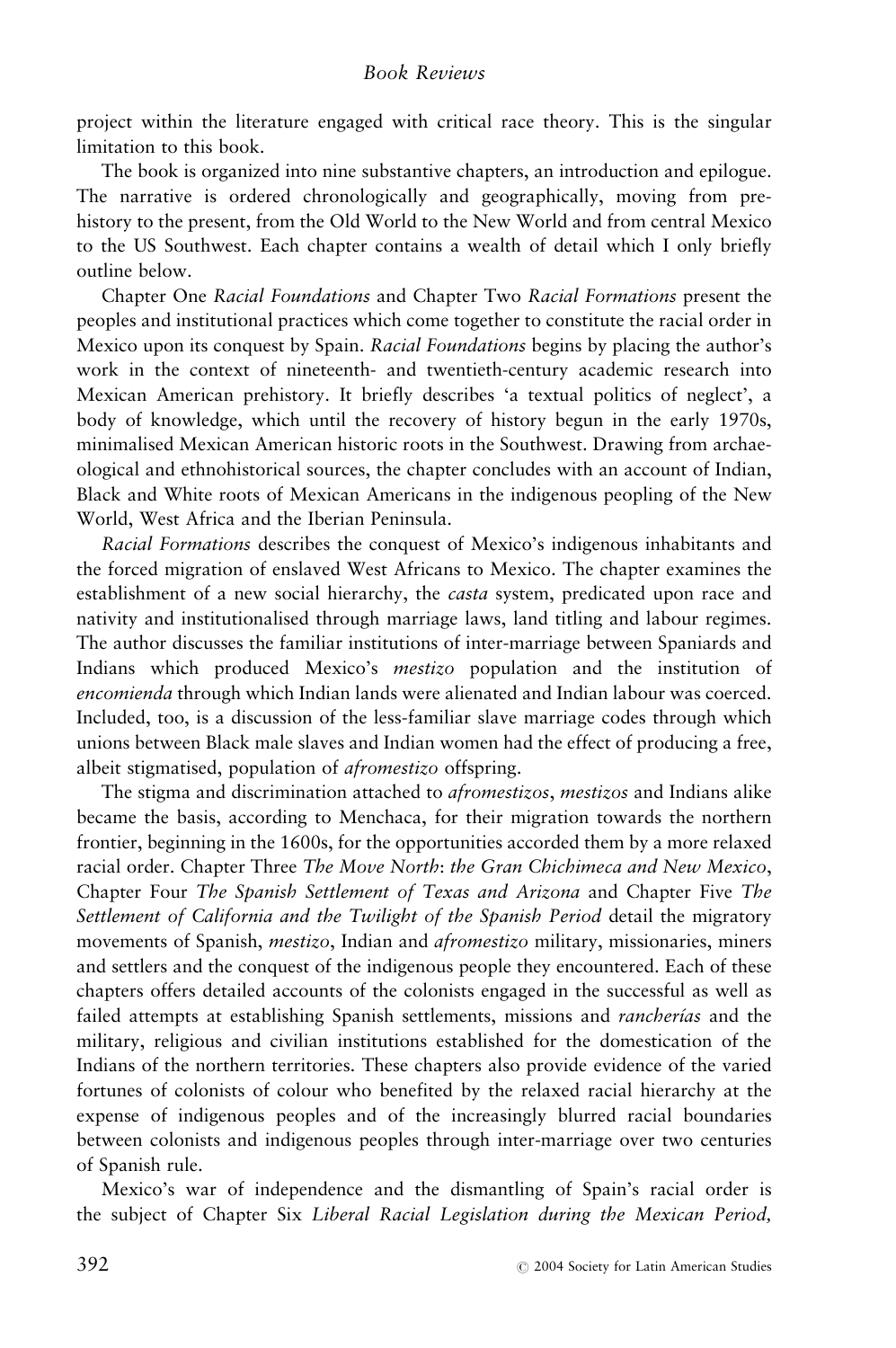1821–1848 and Chapter Seven Land, Race and War, 1821–1848. The new republic sought to redress the effects of Spain's *casta* system through land reform and the extension to Indians, *mestizos* and free *afromestizos* of the citizenship rights enjoyed by white Mexican citizens. Menchaca explores the contradictory consequences produced by these liberal racial reforms for people of the northern territories. The 'colour-blind' legal framework institutionalised in the northern territories ends with the loss of these territories to the United States following the Mexican American War and the signing of the Treaty of Guadalupe Hidalgo. The US conquest of the northern territories and the reinstatement of a racial order which reinforced boundaries between peoples of colour and accorded few civil rights, access to land or citizenship to many Mexicans of colour is the subject of Chapter Eight The Treaty of Guadalupe Hidalgo and the Racialization of the Mexican Population. Chapter Nine Racial Segregation and Liberal Policies Then and Now offers an analysis of US racial legislation and social movements through the twentieth century. The Epilogue concludes the narrative with the author's reflection on the ways in which historical processes of racialisation have influenced her husband's family's racial identification. Menchaca's work is an excellent resource for scholars.

Melissa Hyams Northern Illinois University

Sabloff, Jeremy A. (ed.) (2003) Tikal: Dynasties, Foreigners, & Affairs of State: Advancing Maya Archaeology. School of American Research (Santa Fe, New Mexico) and James Currey (Oxford), xxiv + 419 pp.

The subtitle does not adequately convey the contents of this book, whose origin was a 1999 seminar, 'Changing Perspectives on Tikal and the Development of Maya Civilization.' The book might have been called 'Updating Tikal Archaeology', and therein lies much of its value. Eight of the eleven chapters were written by members of the University of Pennsylvania Museum Tikal Project, directed by Edwin Shook and William Coe from 1956–1970. The information they provide on Tikal's architecture and artefacts summarises interpretations based on that project, much of which still awaits final publication, as it also updates those views using new findings at Tikal and elsewhere in the Maya area. The remaining authors provide data and insights into Tikal's archaeological and epigraphic records obtained since the end of the Pennsylvania project. Although not all topics could be addressed (e.g., environment, subsistence, art styles and burials receive short shrift), the principal subjects of Tikal archaeology are reviewed.

Maya scholars, other archaeologists and the interested public will want to peruse this volume to get a sense of the state of knowledge concerning what is arguably the most important Classic Maya city. Unfortunately, there is no introduction (beyond a brief preface) or conclusion to guide the reader through the mass of detail, although some chapters do point out important breakthroughs and changes in earlier thinking.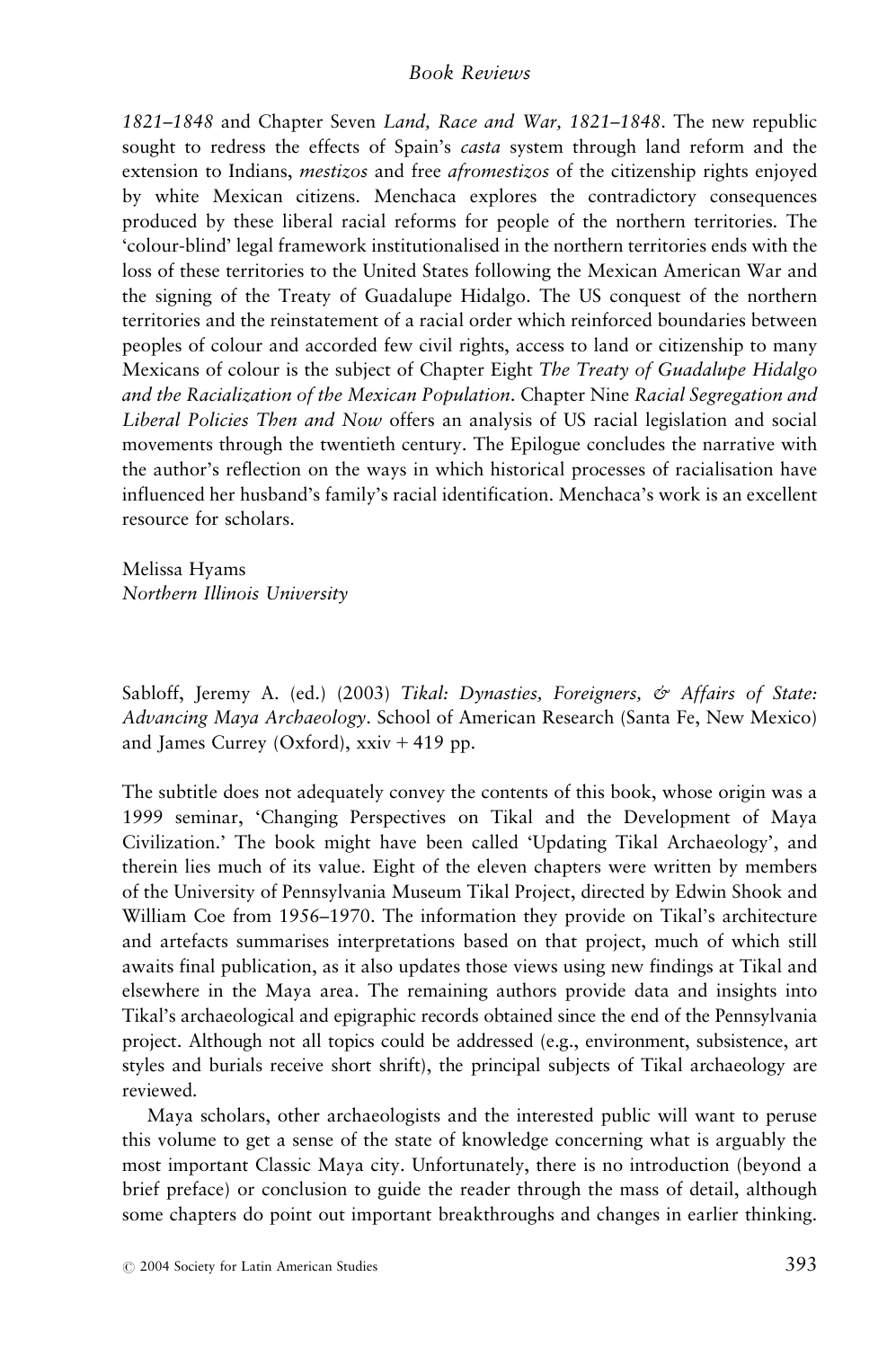A more serious production blunder rendered the volume far less useful than it should have been–a decision to reproduce all maps and many figures at a size too small to be read and almost all photos too dark or blurry to be of much value. Readers without access to the Tikal maps and architectural and artefact illustrations will be at a disadvantage.

The book actually opens with a chapter on epigraphy by Simon Martin that attempts to reconstruct the fragmentary dynastic history at Tikal based on current readings of hieroglyphic inscriptions at that site and other centres. This editorial decision reflects the shift away from the ecological focus of the 1960–1970s and increasing emphasis on epigraphic evidence for Classic Maya history and politics. Archaeologists, including some of these chapter authors, are now attempting to correlate their evidence with the historic constructions of epigraphers. Given the longevity of Tikal's dynastic period and its prominence in the central Peten, the chronology provided by its inscriptions is a baseline against which the histories of other centers can begin to be correlated. In this vein, Robert Sharer in the final chapter discusses possible dynastic relationships in the Early Classic between Tikal and Copan to the east. Thus, the archaeological data are framed between two epigraphic discussions.

Martin compiles the new readings of the Tikal rulers' names so that the old nicknames – Curl Snout, Double Bird, etc. – can be laid to rest. Moreover, he outlines the cyclical rising and falling of Tikal's political fortunes from its dynastic beginnings (c. AD 100) to the demise of its royal house at the end of the ninth century. Mesoamericanists will be especially interested in the Tikal evidence for possible incursions in the late fourth century of elites from Teotihuacan – the great central Mexican highland capital – who may have introduced a new dynasty at Tikal as well as at other Maya centres, including Copan, as further discussed by Sharer. Following the documentary chronology, the chapter by T. Patrick Culbert presents the ceramic sequence based on the Pennsylvania project excavations. Much of the archaeological evidence from Tikal continues to be cross-dated using associated ceramics and Culbert notes that absolute dates have yet to be firmly established for all of the ceramic complexes. Hattula Moholy-Nagy reports on all of the other categories of Tikal artifacts and ecofacts, including what they may tell us regarding sociopolitical organisation and economy and how their changes over time give a slightly different perspective on Tikal's history. Neither of the two artifact chapters has a single illustration. Settlement patterns are the subject of chapters by William Haviland on settlement and demography at Tikal itself and by Robert Fry on the Tikal periphery, which entails a discussion of the city's boundaries and likely relationships to outlying minor centres.

The next four chapters focus on Tikal's architecture. Peter Harrison reports on the Central Acropolis (likely the palace or royal court), Christopher Jones on the role of the East Plaza Ball Court in the Late Classic rebirth of Tikal's political prominence and H. Stanley Loten on the North Acropolis (the necropolis for Tikal's early rulers). Marshall Becker interprets the functions and meanings of the different plaza group types, many of which are residential. Finally, Juan Pedro Laporte updates Tikal archaeology with a summary of major excavation and restoration projects undertaken by Guatemalan archaeologists since the end of the Pennsylvania project, with primary emphasis on the Lost World complex. One of the goals of this book was to coordinate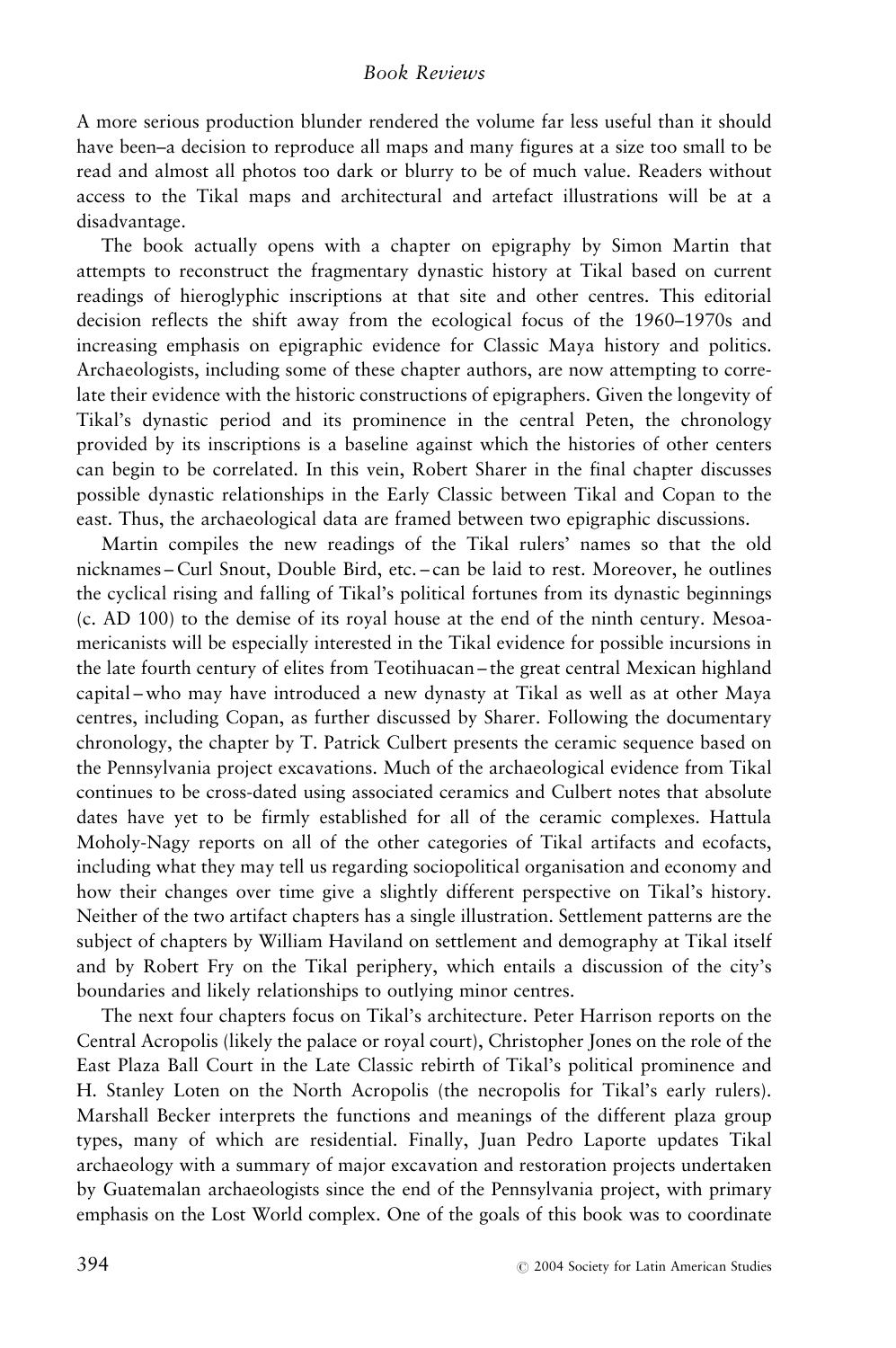the information drawn from these various projects and a number of the contributors identified questions requiring future research at Tikal.

Susan Gillespie University of Florida

Kleinpenning, Jan M. G. (2003) Paraguay 1515–1870; a Thematic Geography of its Development. Two volumes. Bibliotheca Ibero-Americana (Madrid), Vervuert (Frankfurt am Main) Volume 1, pp. 1–882; Volume 2, pp. 883–1819.

It is always striking to be reminded of the extraordinary history of Paraguay and in particular its isolation from the rest of the world in cultural and economic matters, right up to 1870, which is where this encyclopaedic account of the country's economic development ends. Through the 1800s, three dictators controlled or owned outright, nearly all the land and its resources and directed foreign trade. But the exceptional evolution is also due to the country's isolation from the main currents of colonial interest of the mother country, Spain and to its internal geographic position, which has plagued its geopolitics up till the present day. But these matters are not the focus of the present work, which concentrates largely on the evolution of internal settlement and economy. Professor Kleinpenning has contributed by far the most in the English language in modern times on Paraguay, for geographers and indeed for social scientists in general; he has also completed a earlier book Rural Paraguay 1870–1932, (published in 1992), which complements the present offering and takes the story up to the time of the Chaco war, so that the historical reach is quite comprehensive.

This comprehensive character is in fact a principal feature of the two volumes reviewed here, which serve as much as review and research source for students, as for a presentation of original research views and conclusions. The bibliography is huge and multi-lingual and brings to light especially the large volume of work done in various parts of Europe, most of which has been unused and indeed unknown to English language writers. In particular, he has read and used the large Latin American collection in Berlin, at the Ibero-Amerikanisches Institut Preussischer Kulturbesitz, which covers both the substantial number of German language publications and the Spanish materials coming from Paraguay and elsewhere. This collection is acknowledged by the author as the main source for much of his writing, along with libraries in Asunción and the Latin American collection at Austin, Texas.

As is freely admitted by the author, the basis of the work is not field research in Paraguay but the intensive study of the written documents in the north European libraries. A large glossary of words is appended, some of them standard Spanish, but also many in Guaraní and words in local Spanish dialect or ones which are only encountered in historical sources. Separate complete indexes for subjects, personal and geographical names are provided. The overall treatment is identifiably that of a geographer and is illustrated by many maps, prepared specifically for this publication.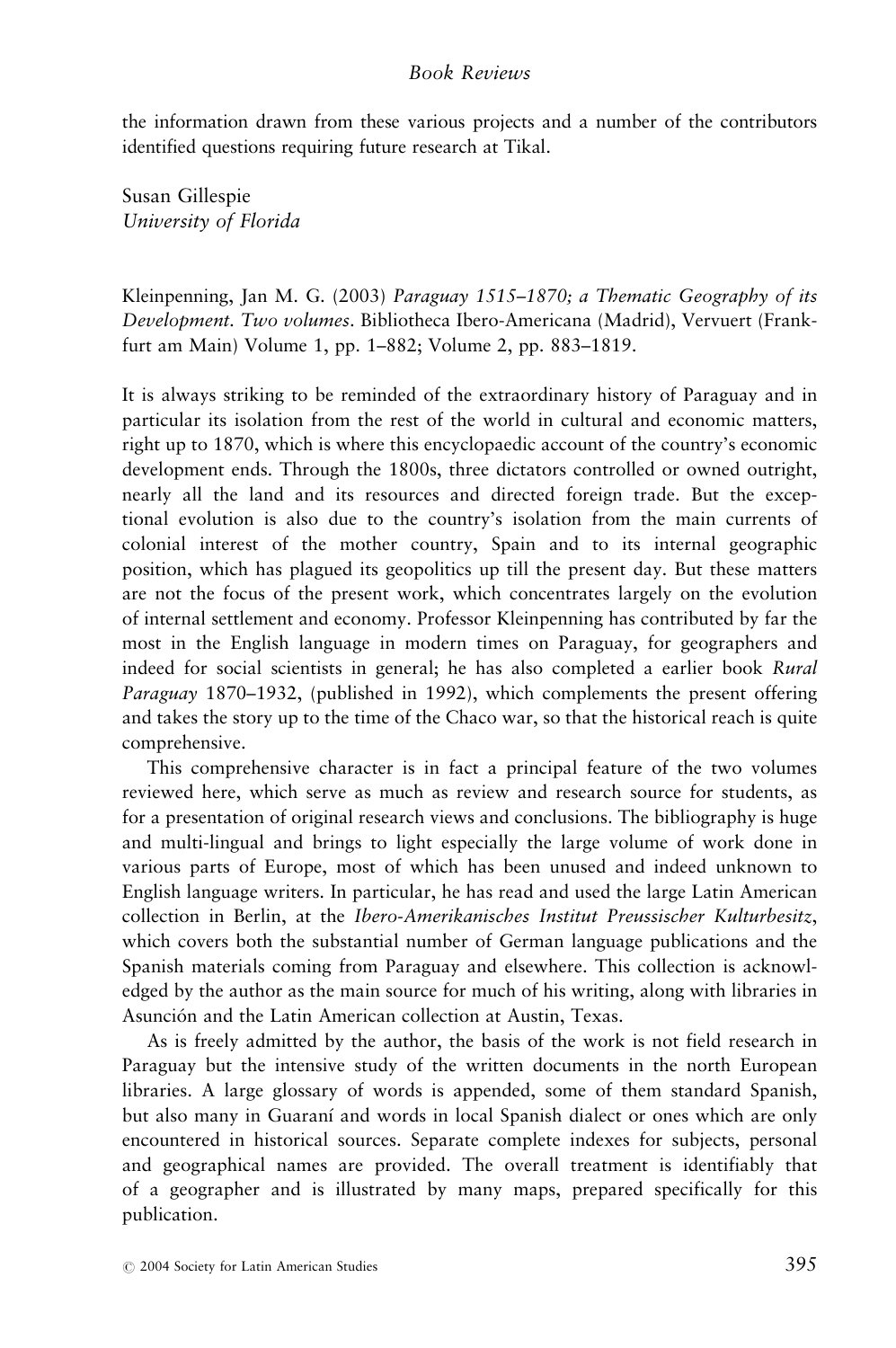Kleinpenning's structure for the opus is to take first a general review of history from the standpoint of settlement or occupation of territory by the Spanish colonists. Focus on the settlement or occupation of land is a long-standing interest of the author, having written monographs in the 1970s and 1980s on the colonisation of the Paraguayan Chaco and of the Brazilian Amazon. This of course includes detailed consideration of the role of the Jesuits as well as the other missionary orders and carries the story forward as far as the first foreign colonies of the nineteenth century. This part occupies most of the first book, the remainder being taken up by the consideration of the main factors of the economy, land and labour. The portrayal of colonial and neo-colonial history shows it to be similar to the rest of Latin America, with a major difference, in the almost total control or ownership of land by the state, right up till the late nineteenth century.

For this reviewer, there was felt a lack of use of any comparisons with, for example, other South American colonies, which would have highlighted some of his points. In the second volume, the subdivision is into the main areas of economic areas, arable farming, livestock raising, yerba tea gathering and timber extraction in the forests, industries and trade and communication. A separate major section comprises a detailed investigation of population at the various periods, querying the often misleading earlier estimates of population size and structure and producing some well-balanced conclusions, especially for the nineteenth century.

For the first volume, one of the main themes is the way that Spanish methods for subjugating and settling the territory actually failed in this land, because it was neither the ordered landscape of the Central Andes (or for matter of Africa and India) with a network of towns already in place, nor the wild forests and lowland plains whose occupants could be simply replaced; instead it was occupied by Indian farmers and fishers whose work was required but who resisted domination. Thus, the Spanish, who founded towns everywhere as the basis for settlement, could not induce settlement around them and were forced to abandon many of their early centres. Urban development depended on an organised production of surpluses from the countryside and this was not easily induced in a land where there were no precedents and there was uncertain control over the rural population. This was especially so for the secular sites but also applied even to the missionary-led villages, which always had a more sensitive approach to bringing Indians into cooperation with their organisation.

This theme, of unsuccessful and incomplete occupation of the land, is crucial to the understanding of all Paraguay's later history, linking to the state control of resources in the nineteenth century (in 1870, over 90% of the land was in state hands) and to the losses of territory to neighbour countries up till the twentieth century. It still represents a threat to the integrity of Paraguay as an independent state.

As for the missionaries and the settlements they created, a second major theme in the first volume, there is a well-balanced account, giving credit for their relative success and humane treatment as compared with the secular settlements. The economic prosperity fostered by the Jesuits is recognised, but even in the cultural field, it is pointed out that the Guaranı´ language was preserved partly by the Jesuits' insistence on mastery of the language by their field missionaries.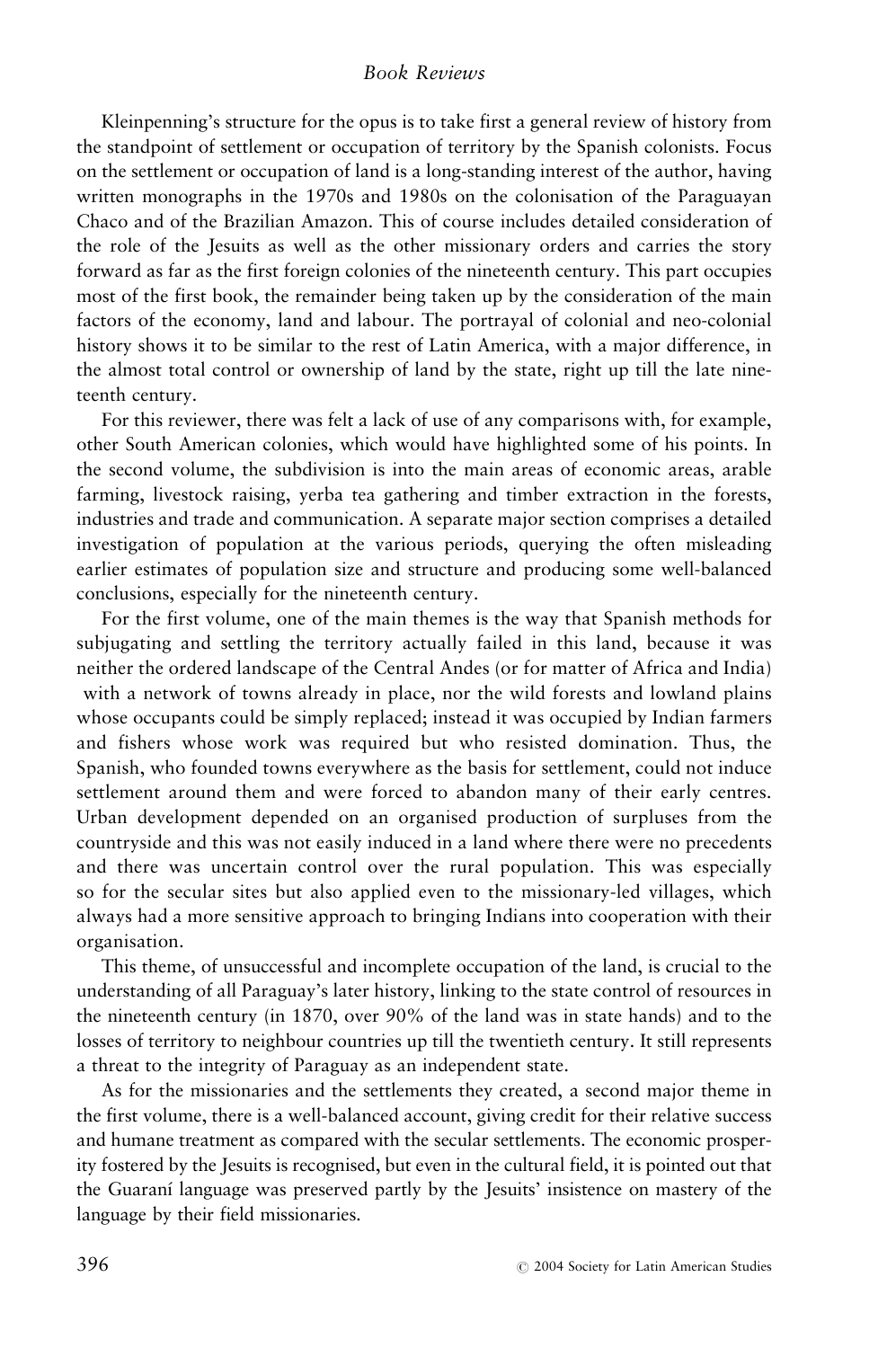In the second volume, one of the most interesting sections, to which three chapters are devoted, is the yerba mate industry, described in considerable detail. Again, the Jesuits feature largely in this account, where the allegation of unfair competition with the secular producers is rehearsed and shown to be false. The detailed discussion also includes what is known to be to true, the horrific working condition of the native people forced to work in this industry, especially those outside the mission villages. It is of course right that great attention should be paid to this industry, as it was central to the economy in the late colonial period. In 1816, it contributed three quarters of all Paraguayan exports by value, much of which accruing to the state.

A final section of the second volume covers population in considerable detail, at various times and with published estimates as tables included in the text. This is the most complete and balanced discussion of historical population for the country and it needed careful sifting of the mostly unreliable statistics published in the country. The story includes the time of the remarkable decline caused by the War of the Triple Alliance in the 1860s, for which the best estimate of the tragic loss is allowed to be 50% of the whole population. Paraguay, which always had a small total population, enters the 1870s with only a little more than 200,000 people.

As the fruit of many years of research on this country, the two volumes provide an exceptional and authoritative collection which will stand as reference work of use to scholars for many years.

Arthur Morris University of Glasgow

Gaspar de Alba, Alicia (ed.) (2003) Velvet Barrios: Popular Culture & Chicana/o Subjectivities. Palgrave Macmillan (New York),  $xy + 325$  pp. \$85.00 hbk. \$26.95 pbk.

The title of this interdisciplinary anthology evokes images of black velvet art and related Chicana/o art forms, flamboyantly emotive and often beautiful barrio art pieces sold daily in Mexican American tourist havens such as Los Angeles' Olvera Street. Not coincidentally, the images depicted in such art work often rely heavily on popular and mediated notions of gender and sexuality and reveal both sources of energy and fault lines of Chicana/o popular culture. As anthology editor Alicia Gaspar de Alba notes on her choice of title, 'What is more evocative of sexed and gendered barrio representations than those images of voluptuous soldaderas, feathered warriors, airbrushed Chevys, tattooed cholos and sacred virgins?' (p. xxiv).

Similarly, the widely diverse essays that comprise Velvet Barrios: Popular Culture and Chicana/o Sexualities explore questions that reveal the rich complexity of gender, sexuality and identity inherent in Chicana/o cultural rituals and cultural forms. As such, the collection builds on Gaspar de Alba's groundbreaking work in Chicana/o popular culture studies, most notably Chicano Art Inside/Outside the Master's House: Cultural Politics and the CARA Exhibition (University of Texas Press, 1998). This work has profound implications that reach far beyond the term 'popular'. As Tomás Ybarra Frausto reminds in a foreword to the anthology, popular culture serves as a way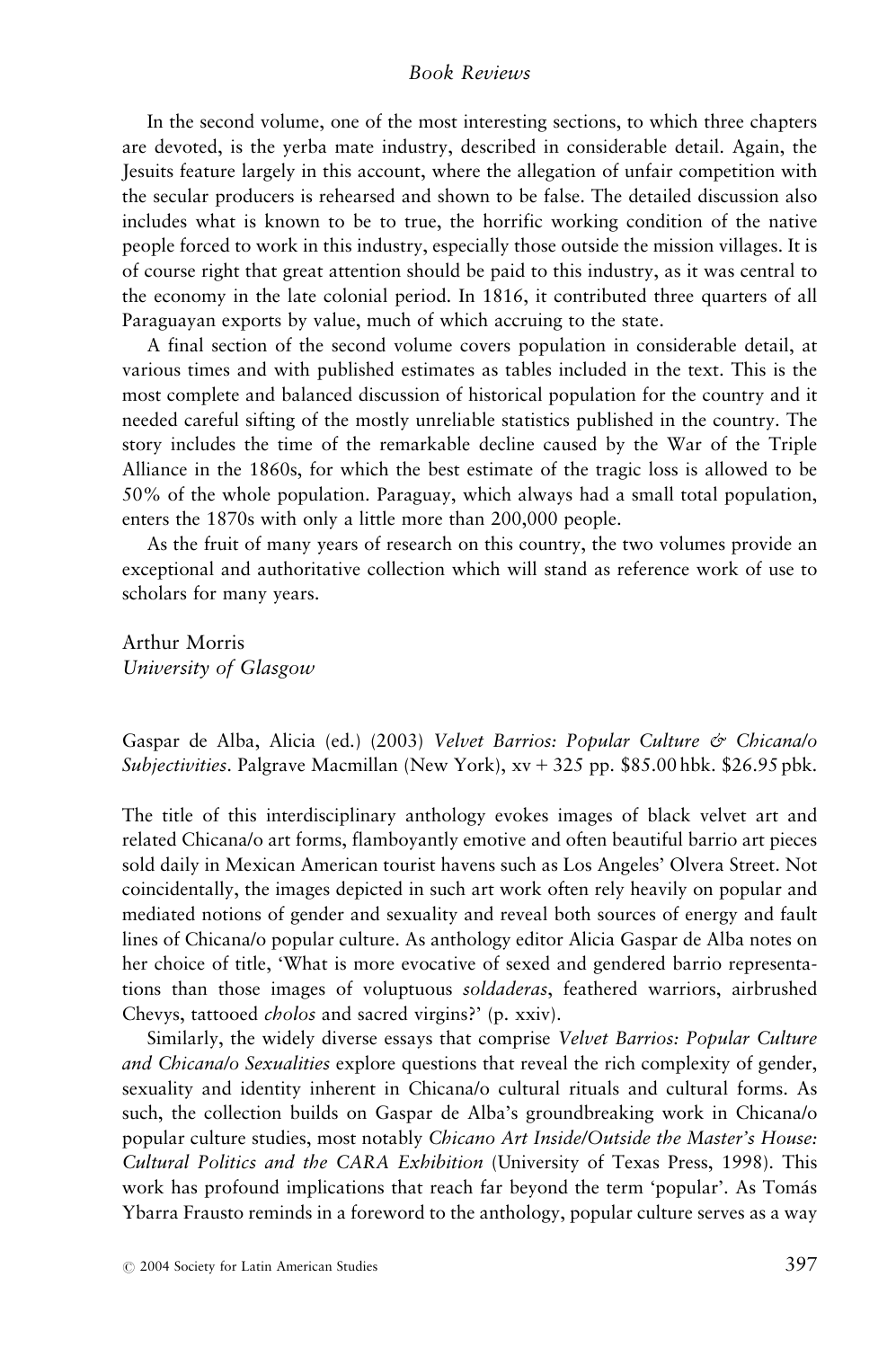in which 'we carry in ourselves the meanings of the past, our encounters with the present and our aspirations of the future' (p. xvii). As a neglected 'alter-Native culture' (Gaspar de Alba, xxi) within popular culture and American studies, Chicana/o popular culture continues to be a vitally important area of critical study. The contributors of Velvet Barrios move this scholarship decisively forward, underscoring the richness and vitality of both the cultural forms under scrutiny and this nascent area of study.

The collection is divided into five cohesive groupings of essays. Four of these sections correspond with aspects of popular culture as delineated by Gaspar de Alba – cultural icons, cultural myths, rituals and stereotypes – while a fifth section deals specifically with the topic of figurative and literal border crossing in relation to Chicanas and Chicanos. As such, the anthology is well organised and lends itself easily to comparative analysis on the part of both scholars and students.

The three essays in the first section, 'A Barrio Altar: Heroes & Icons', explore popular culture forms in relation to traditional and non-traditional cultural icons. In 'A Chicana Hagiography for the Twenty-first Century: Ana Castillo's Locas Santas (Crazy Saints)', Rita Cano Alcala´ examines how the female protagonists in Castillo's novel are constructed as everyday saints in relation to the hagiography of Chicana icons La Llorona, La Malinche and La Virgen de Guadalupe. Similarly, Arturo Madrid analyses the appearance and implications of the 'authentic' Pachuco figure in U.S. literature in 'In Search of the Authentic Pachuco: An Interpretive Essay'. Finally, Gabriel S. Estrada addresses changing norms of Chicano cultural nationalism and masculinity in relation to the male body in 'The 'Macho' Body as Social Malinche'.

The next section, 'Mythic Barrios: Cultural Myths', includes essays that plumb the shifting meanings of central Chicana/o cultural myths. Laura Gutiérrez interrogates the meaning of Mexico in stage performance in 'Deconstructing the Mythical Homeland: Mexico in Contemporary Chicana Performance'. Ralf Rodríguez argues for a rethinking of notions of familia (family) in response to queer realities in 'A Poverty of Relations: On Not 'Making Familia from Scratch,' but Scratching Familia'. Dionne Espinosa lays the groundwork for a consideration of Chicano and particularly Chicana teen agency in the reception and production of popular music in "Tanto Tiempo Disfrutamos (So much time we enjoyed)...': Revisiting the Gender and Sexual Politics of Chicana/o Youth Culture in East Los Angeles in the 1960s.'' In the last essay of this section, Richard T. Rodríguez explores intertwining discourses (racially empowering, heterosexist and homophobic) in Chicano rap music in 'The Verse of the Godfather: Signifying Family and Nationalism in Chicano Rap and Hip-Hop Culture'.

The third section, 'Barrio Rites: Popular Rituals', delves into such Chicana/o cultural traditions and rituals as baseball, *quincenteras* (celebrations marking girls' fifteenth birthday), cooking and low riders, questioning how norms of gender and sexuality shape and are shaped by these rituals. The essays include Eric Avila's 'Revisiting the Chavez Ravine: Baseball, Urban Renewal and the Gendered Civic Culture of Postwar Los Angeles;' 'La Quinceñera: Making Gender and Ethnic Identities,' by Karen Mary Dávalos; "Only Cauldrons Know the Secrets of Their Soups: Queer Romance and Like Water for Chocolate,' by Miguel A. Segovia and Denise Michelle Sandoval's 'Cruising Through Low Rider Culture: Chicana/o Identity in the Marketing of Low Rider Magazine'. This is followed by a section titled "'Border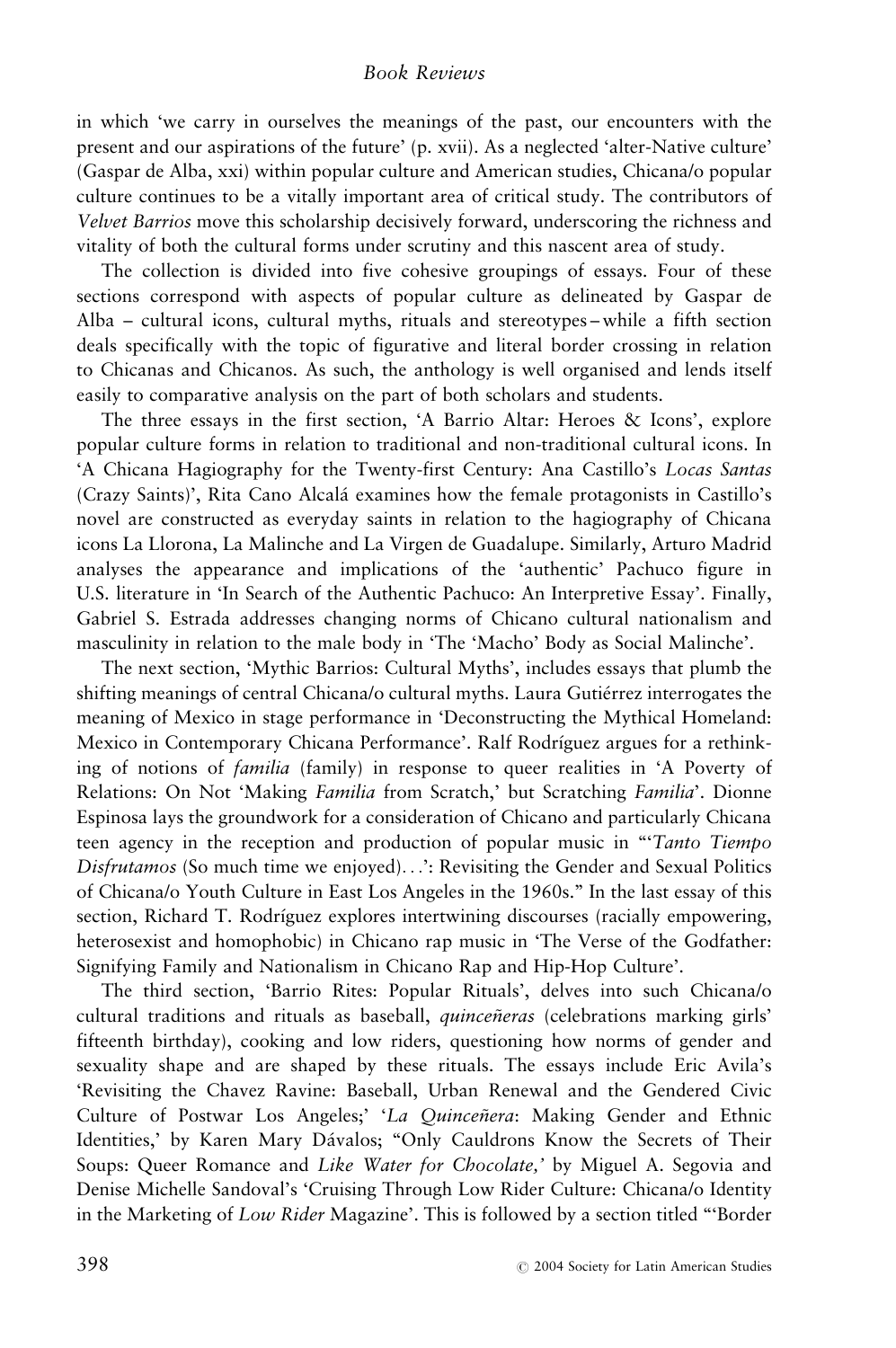Barriers: 'A Tradition of Long Walks''', which centres on the topic of literal and figurative border crossing. The essays in this section, 'Rights of Passage: From Cultural Schitzophrenia to Border Consciousness in Cheech Marin's Born in East L.A.', by Alicia Gaspar de Alba, 'Gendered Bodies and Borders in Contemporary Chican@ Performance and Literature', by Suzanne Cha´vez-Silverman, and 'Lost in the Cinematic Landscape: Chicanas as Lloronas in Contemporary Film', by Domino Renee Pérez test and illuminate border theory as lived by Chicano and Chicana performers and film characters.

Finally, the last section, 'Velvet Barrios: Este-reo-tipos/Stereotypes', includes essays that focus squarely on how mediated images and stereotypes of Chicanas have played out in various aspects of Anglo and Chicano popular culture in the U.S. In 'Lupe's Song: On the Origins of Mexican-Woman-Hating', Deena J. González explores anti-Mexicana (Mexican female) sentiment in fraternity songs and rituals. In 'Resisting "Beauty" and Real Women Have Curves', María P. Figueroa analyses Latina resistance to Anglo-dominant beauty norms. M. Teresa Marrero takes on the topic of Chicana reinvention in 'Out of the Fringe: Desire and Homosexuality in the 1990s Latino Theater'. In the concluding essay, Catriona Rueda Esquibet explores the limitations of the Malinche image as seen in velvet and calendar art in 'Velvet Malinche: Fantasies of ''the'' Aztec Princess in the Chicana/o Sexual Imagination.' The collection also is capped by the Oscar 'The Oz' Madrigal's inspired comic narrative, 'Los Borrados: A Chicano Quest for Identity in a Post-Apocalyptic, Culturally Defunct Hispanic Utopia (A Reinterpretive Chicano Comic)', which opens on a Hispanic-dominant U.S., renamed 'Hispanica,' in the year 2039.

The provocative essays that comprise Velvet Barrios: Popular Culture and Chicana/ o Sexualities make key advances to the fields of popular culture studies and Chicana/o studies, laying the groundwork for a greater understanding of the complex realities of gender and sexuality as lived in Chicana/o cultural forms and practices.

Mary C. Beltrán University of Wisconsin-Madison

Branford, Sue and Kucinski, Bernardo (2003) Politics Transformed: Lula and the Workers' Party. Latin American Bureau. 144 pp. £6.99 pbk.

For those interested in understanding the victory of Lula in the Brazilian presidential elections and the limits and possibilities that his government faces, Politics Transformed; Lula and the Workers' Party, is a concise and useful introduction. Its utility comes from its ability to connect Lula to his political party, the Workers' Party (PT), and in contextualising the Lula victory within the legacies of the Cardoso governments.

Sue Branford's first chapter deals with the pre-history of Lula the politician by looking at Lula the trade unionist and Lula the individual. Her excellent narrative skills help the reader understand the context of social and political change that created the conditions for 'Lula the politician' to emerge and for the Workers' Party to form.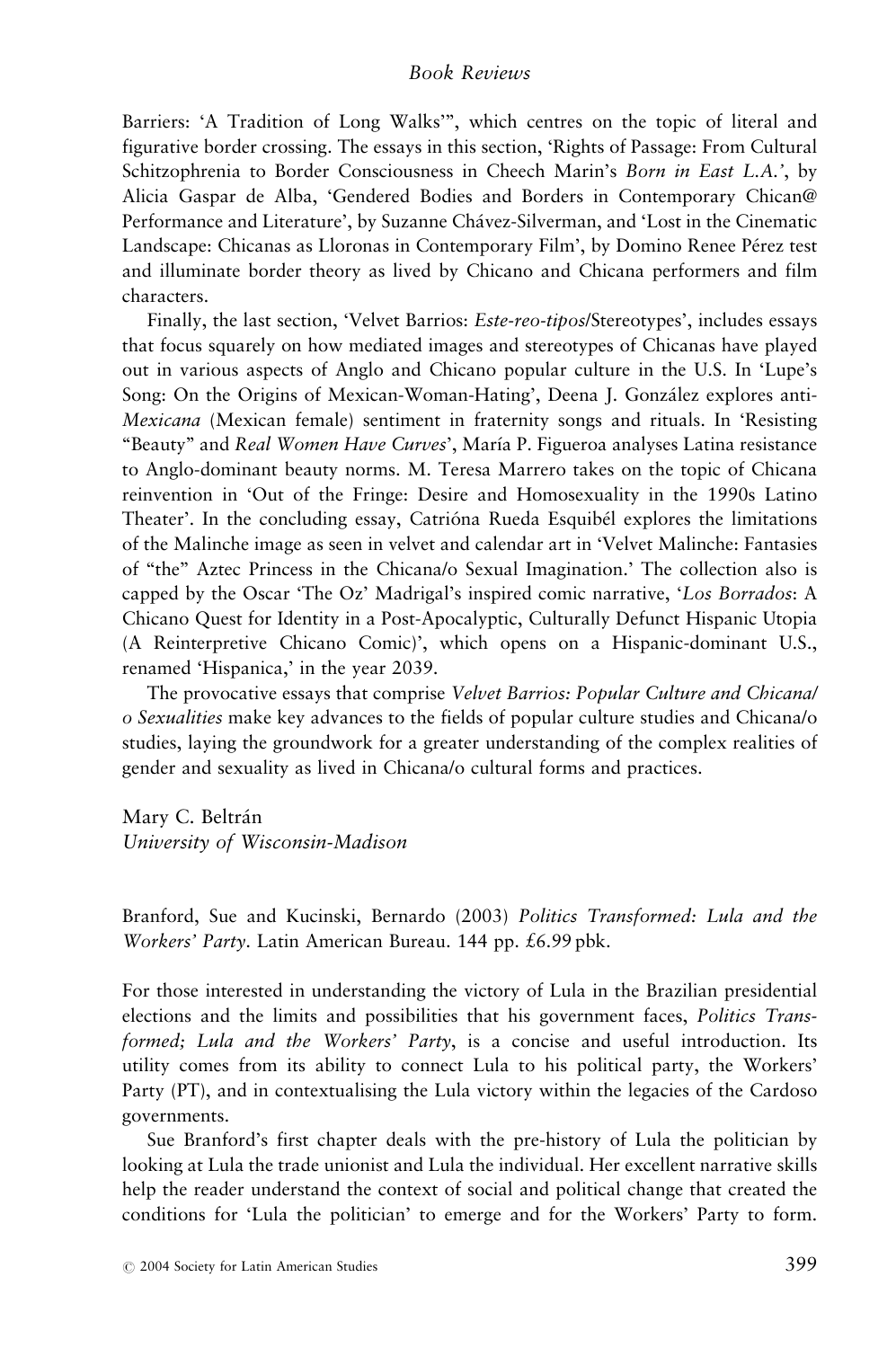Limits of space mean that there is little insight into the trajectory of Lula the politician after 1980. Her second chapter contextualises the limits and possibilities that the PT government is confronting. It deals with the economic and social consequences of Cardoso's neoliberal reform, via a well-supported critique of its inability to develop and democratise Brazil. She shows the difficulties that the government will have in satisfying the demands of both IFIs and Brazilian voters. Missing is an analysis of the political and ideological consequences of this process. Cardoso's reform relied on a political coalition that strengthened the power of traditional political elites and their mechanisms of domination. Cardoso's project was premised on the continuation of tradition and conservatism, whilst ideologically justified as the incarnation of modernity and development. Herein lay its ability to politically disorientate and to a great extent ideologically disarm the PT.

Bernardo Kucinski and Hilary Wainwright's chapters place Lula in institutional context. Kucinski's chapter gives an account of the development of the Workers' Party in the 1980s and 1990s, stressing its rupture with the practises of traditional political elites. He brings to the fore the ideological differences within the party and the difficulties that the PT has faced in winning elections. His analysis of the causes of electoral defeat in the 1990s suggests that it was the result of internal infighting between different tendencies, and subsequent divergences in regional and local electoral strategies. This analysis captures an important dynamic of the PT's electoral performance, but almost to the detriment of emphasising the positive contribution to the party's pluralism that ideological differences have brought. Kucinski highlights the recent problems that the moderation of PT electoral discourse and the widening of electoral alliances have caused between the PT membership and left tendencies and its leadership. Perhaps, a way to understand this would be to look at the changes in the party that have occurred since its inception. An analysis of the development of the party shows that it has failed to create the conditions for a mass-based participatory political party. This problem has been accentuated as the party has gained more elected offices and its decision making power and resources have become internally lopsided, moving away from the construction of the party and its relationship with mass movements towards the construction of a party of government.

This change is perhaps best illustrated by the work of Wainwright who gives an analysis and description of the workings of the participatory budget in the city of Porto Alegre. Here, we see how much of the creative effort of the party has gone into local administration and how this has resulted in a re-articulation of a participatory social democracy on the local level. The irony is that a party which began with a deep mistrust of the state and sought to strengthen the independent political power of the popular classes via the development of a popular political party, has consolidated its relationship with the popular classes as representatives of local government. Whilst this relationship, in the form of the participatory budget, challenges traditional political mechanisms of control and co-optation, it has been accompanied by the erosion of the development of an independent popular class political party able to offer an alternative to neoliberalism.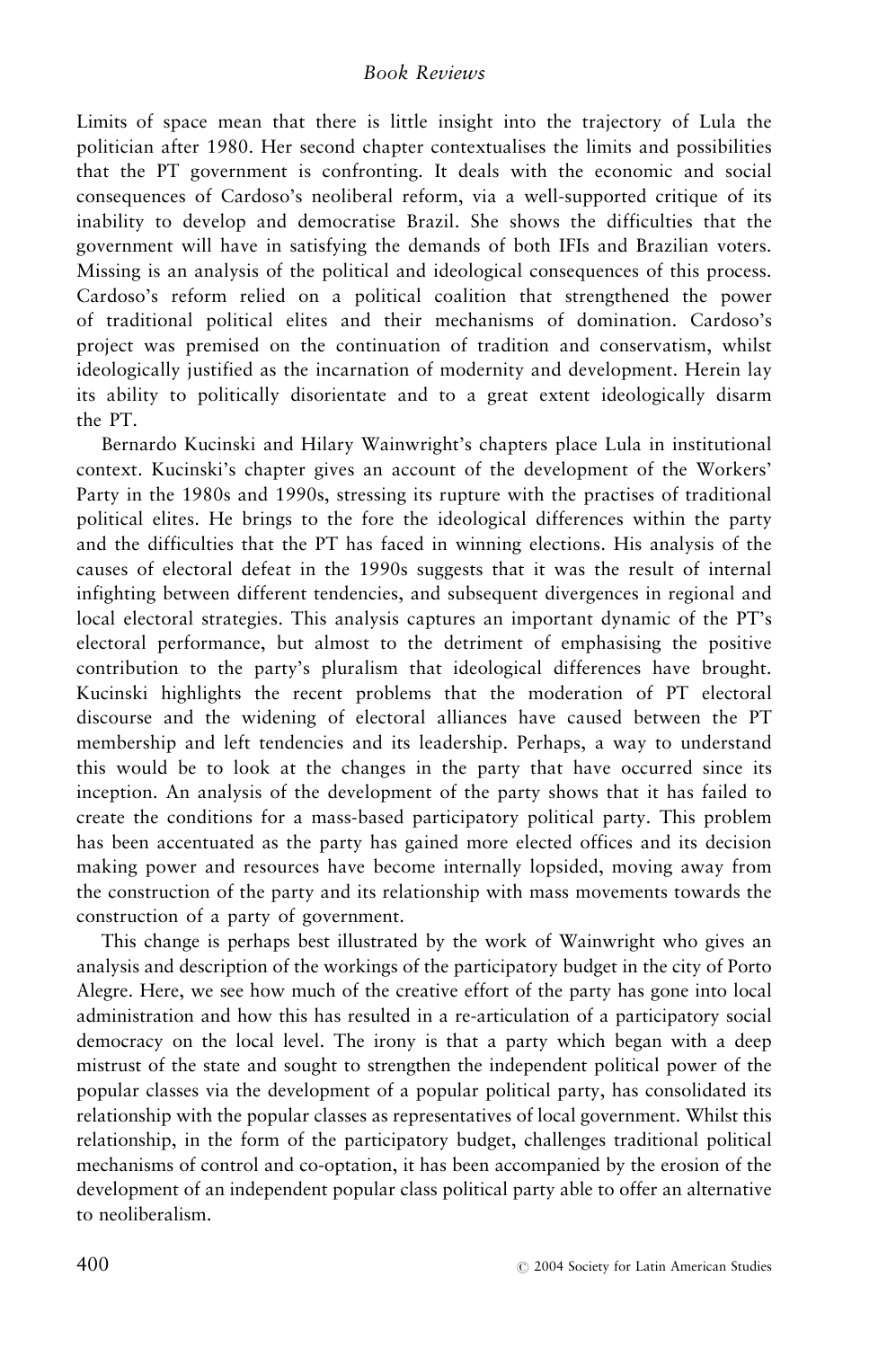This book is an insightful and at times provocative contribution to a debate that is necessary if we are to understand the future prospects of the left in Brazil and Latin America.

Sara Motta London School of Economics

Auyero, Javier (2003) Contentious Lives. Two Argentine Women, Two Protests and the Quest for Recognition. Duke University Press (Durham and London),  $xy + 228$  pp. £14.95.

Levitsky, Steven (2003) Transforming Labor-Based Parties in Latin America. Argentine Peronism in Comparative Perspective. Cambridge University Press (Cambridge, UK), xii +290 pp.  $£18.99$  pbk,  $£50$  hbk.

The social context of Peronism remains a contested research question. The longstanding debates on the politics of Peronism- and the role of trade unions therein are now being matched by in-depth studies of how Peronism is socially rooted which explains, in part, how it might continue to thrive as a social movement even after the politically disastrous Menemista decade.

Javier Auyero previously wrote Poor People's Politics: Peronist Survival Networks and the Legacy of Evita (Duke University Press, 2000) dealing more explicitly with Peronism, but the book reviewed here, in its more personalised story of two young women, engages also with Peronism as a social movement. The focus is around two intense episodes of social protest in Santiago del Estero (1993) and the southern oil towns of Cutral-co and Plaza Huincul (1996). The story is told through a reconstruction of two women activists' lives but also through intensive newspaper, video and documentary research. The life histories of the two women (Nana and Laura) reveal overwhelming gender oppression and the oppressive weight of unemployment in contemporary Argentina. But, they tell us also of how collective action is generated and sustained along with its consequences both at an individual and at a social level. Political corruption looms as large as structural adjustment policies in setting the context for the episodes of collective action studies by Auyero.

The Santiago del Estero estallido (explosion) occurred under the notable Peronist caudillo 'El Tata' Juarez who first became the governor of the impoverished northern province in 1989. Re-elected in 1995 and 1999, Juarez and his wife Nina Aragonés (head of the powerful Peronist Women's Branch) led a successful political patronage machine distributing jobs, housing and goods and services generally to the population. The pueblada in the southern region of Cutral-Co culminated in an agreement with another Peronist politician Governor Sapag. When he signed an agreement with Laura as representative of the *piqueteros*, he recognised that the protest was 'a clear demonstration of the hunger suffered by the population' (p. 21). Sapag promised, as a good Peronist politician, that there would be jobs and be food and that electricity and gas would be reconnected for those families that had fallen into arrears. In both cases, from